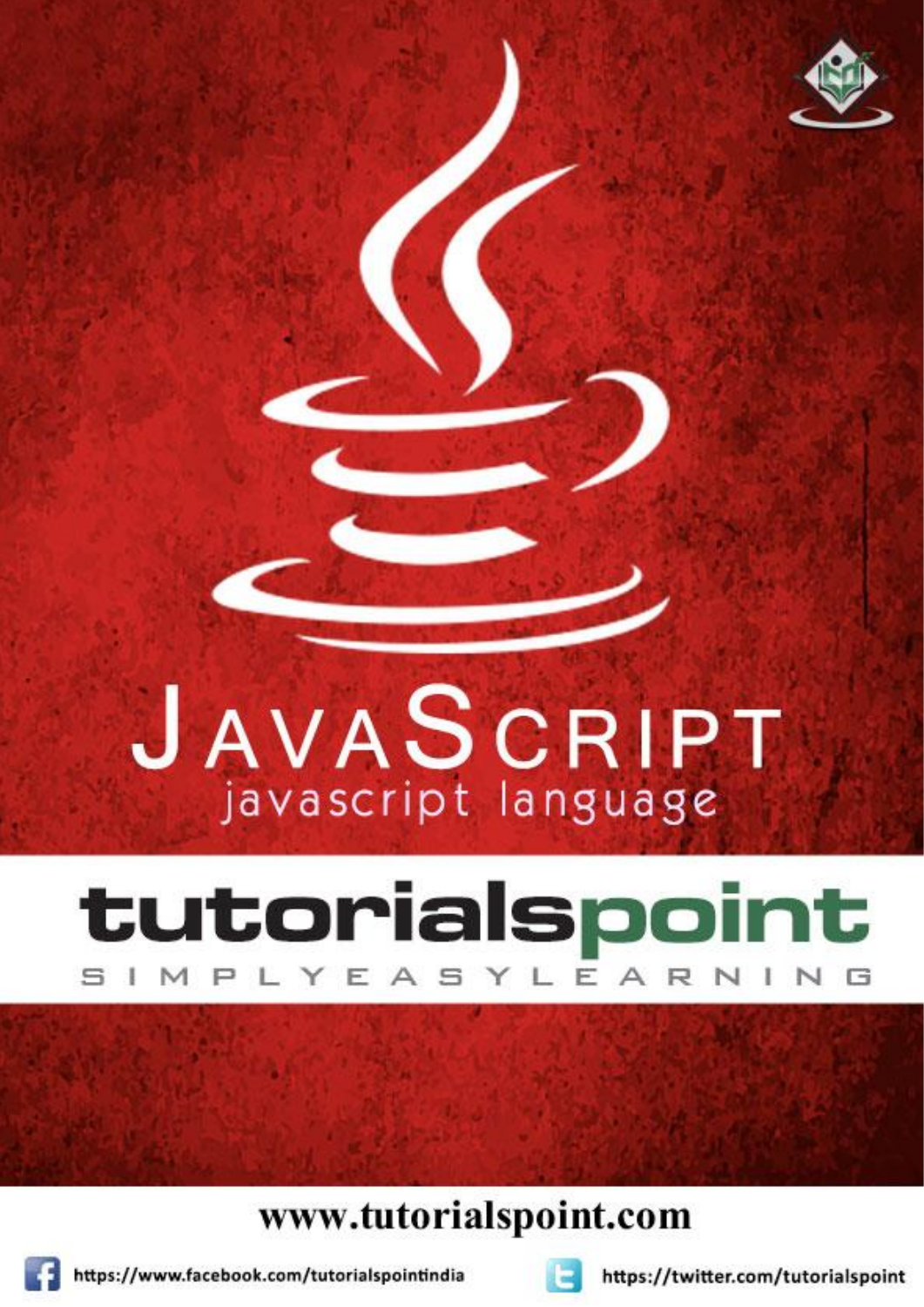#### **About the Tutorial**

JavaScript is a lightweight, interpreted programming language. It is designed for creating network-centric applications. It is complimentary to and integrated with Java. JavaScript is very easy to implement because it is integrated with HTML. It is open and cross-platform.

#### **Audience**

This tutorial has been prepared for JavaScript beginners to help them understand the basic functionality of JavaScript to build dynamic web pages and web applications.

#### **Prerequisites**

For this tutorial, it is assumed that the reader have a prior knowledge of HTML coding. It would help if the reader had some prior exposure to object-oriented programming concepts and a general idea on creating online applications.

#### **Copyright and Disclaimer**

Copyright 2015 by Tutorials Point (I) Pvt. Ltd.

All the content and graphics published in this e-book are the property of Tutorials Point (I) Pvt. Ltd. The user of this e-book is prohibited to reuse, retain, copy, distribute or republish any contents or a part of contents of this e-book in any manner without written consent of the publisher.

We strive to update the contents of our website and tutorials as timely and as precisely as possible, however, the contents may contain inaccuracies or errors. Tutorials Point (I) Pvt. Ltd. provides no guarantee regarding the accuracy, timeliness or completeness of our website or its contents including this tutorial. If you discover any errors on our website or in this tutorial, please notify us at [contact@tutorialspoint.com](mailto:contact@tutorialspoint.com)

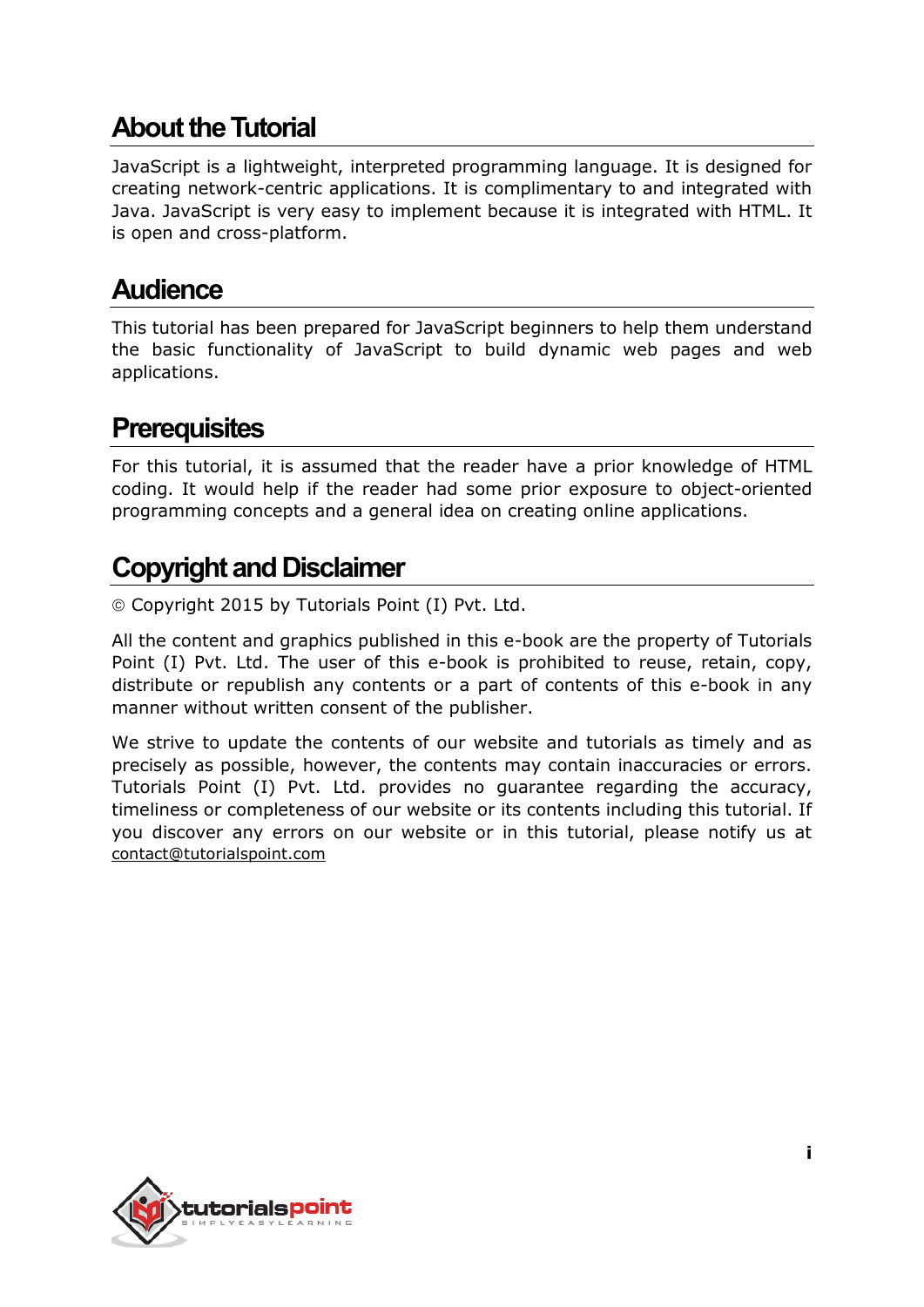### **Table of Contents**

| 1. |    |
|----|----|
|    |    |
|    |    |
|    |    |
|    |    |
|    |    |
|    |    |
| 2. |    |
|    |    |
|    |    |
|    |    |
|    |    |
|    |    |
| 3. |    |
|    |    |
|    |    |
|    |    |
|    |    |
|    |    |
|    |    |
| 4. |    |
|    |    |
|    |    |
|    |    |
|    |    |
| 5. |    |
|    |    |
|    |    |
|    |    |
|    |    |
|    |    |
| 6. |    |
|    |    |
|    |    |
|    |    |
|    |    |
|    | ij |

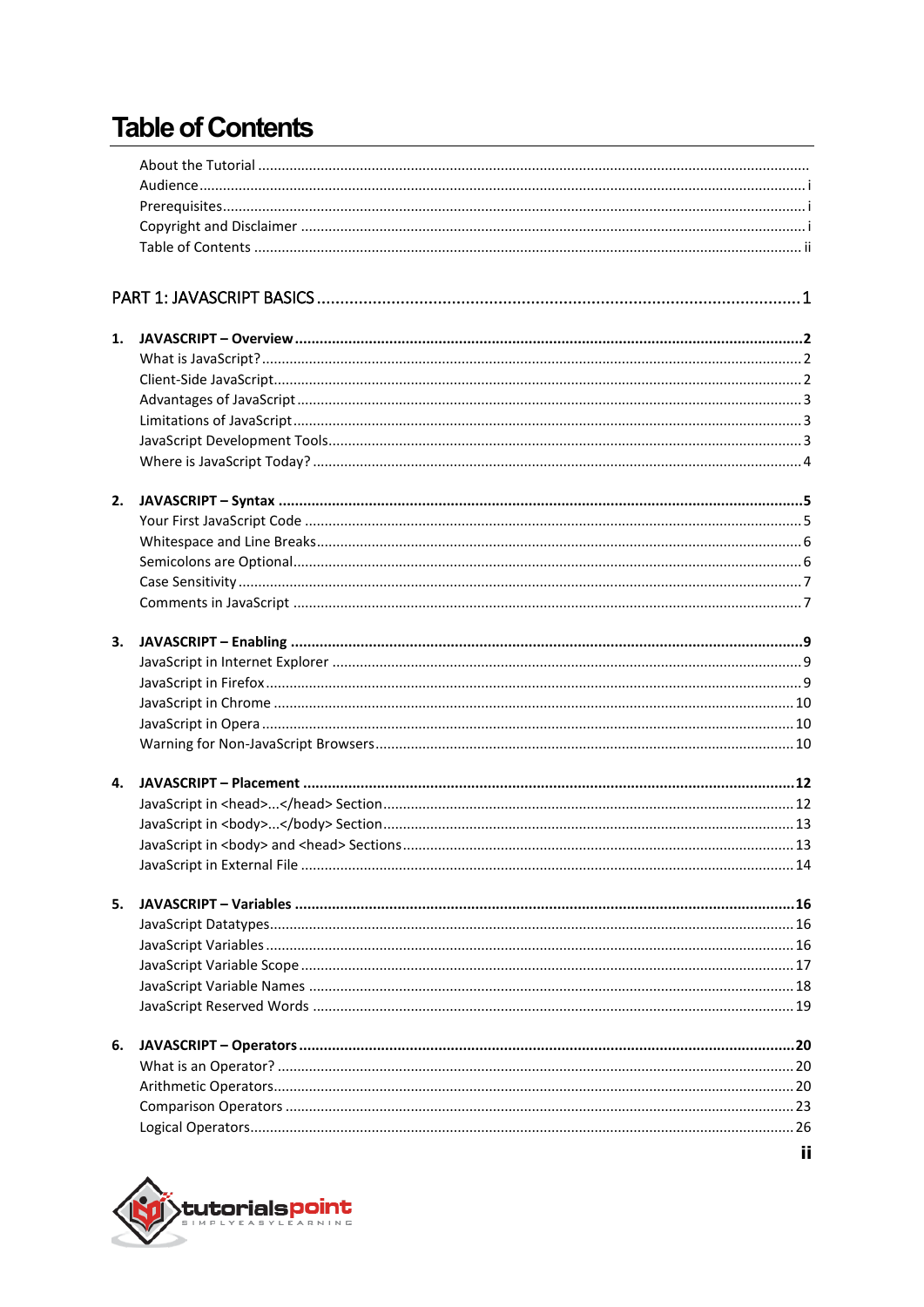| 7. |                          |           |
|----|--------------------------|-----------|
|    |                          |           |
|    |                          |           |
|    |                          |           |
|    |                          |           |
|    |                          |           |
| 8. |                          |           |
|    |                          |           |
| 9. |                          |           |
|    |                          |           |
|    |                          |           |
|    |                          |           |
|    |                          |           |
|    |                          |           |
|    |                          |           |
|    |                          |           |
|    |                          |           |
|    |                          |           |
|    |                          |           |
|    |                          |           |
|    |                          |           |
|    |                          |           |
|    |                          |           |
|    |                          |           |
|    |                          |           |
|    |                          |           |
|    | <b>Eunction Literals</b> | $\sim$ 71 |
|    |                          |           |
|    |                          |           |
|    |                          |           |
|    |                          |           |
|    |                          |           |
|    |                          |           |
|    |                          |           |
|    |                          |           |
|    |                          |           |
|    |                          |           |
|    |                          |           |
|    |                          |           |
|    |                          |           |
|    |                          |           |

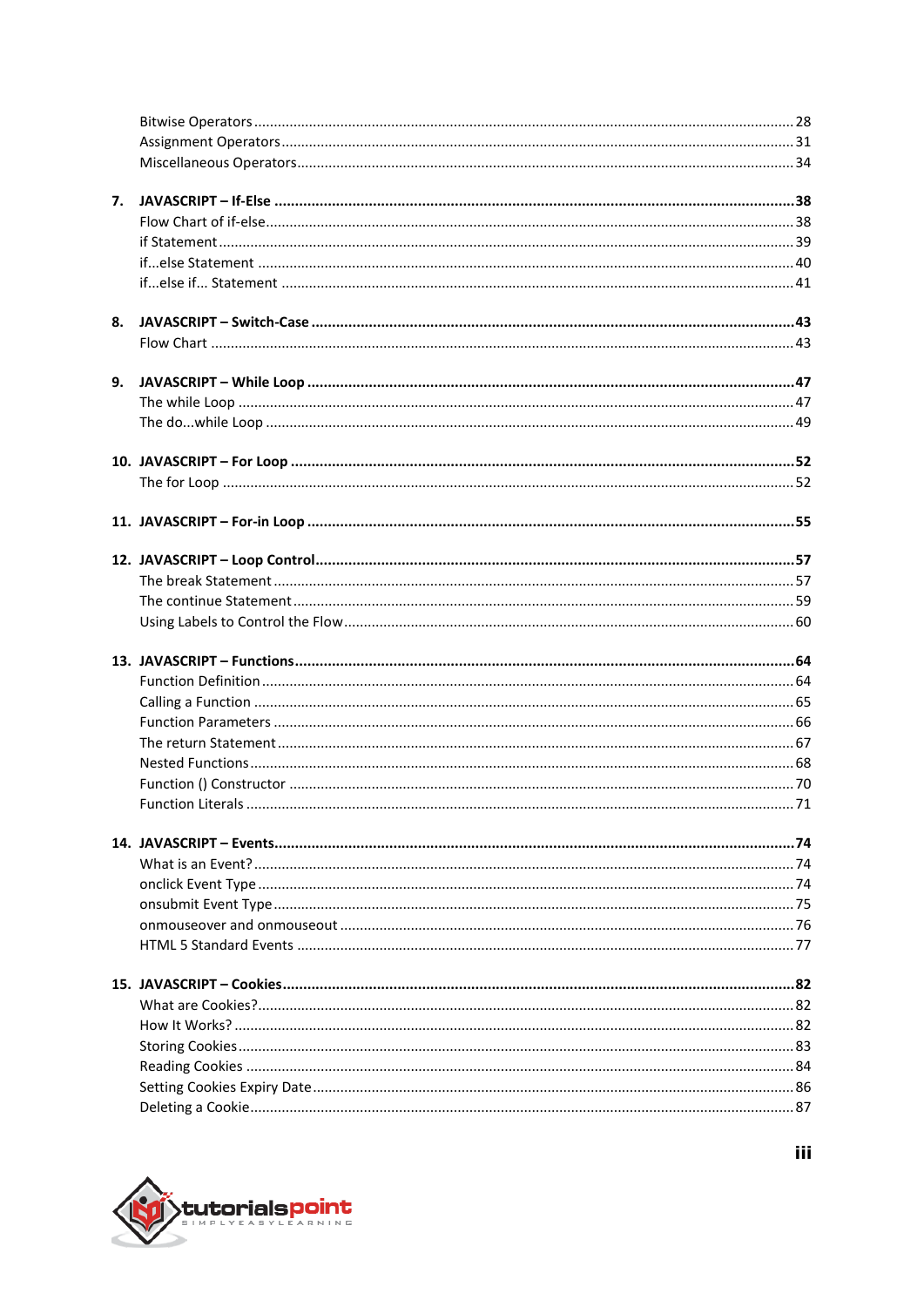

iv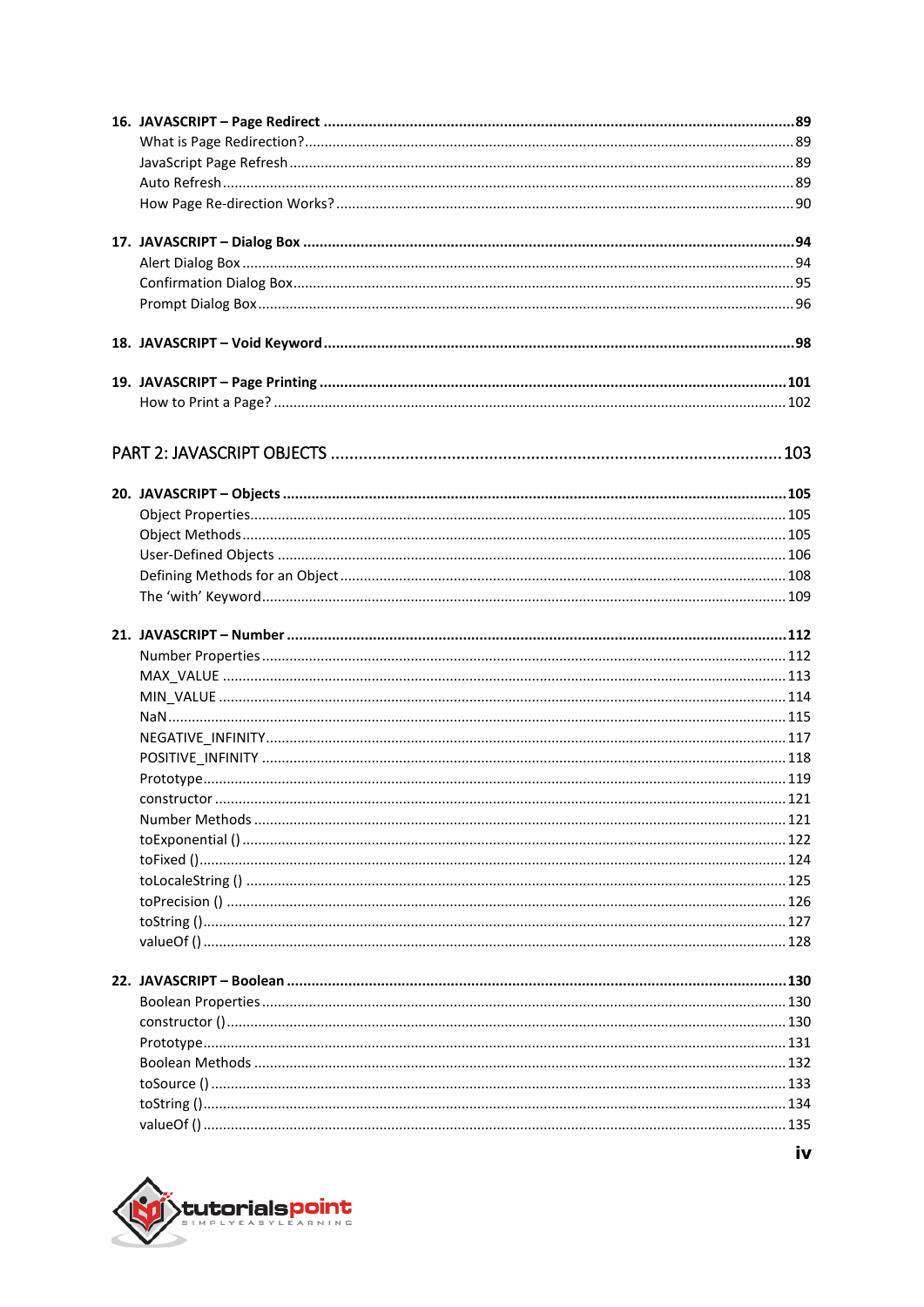

 $\mathbf{v}$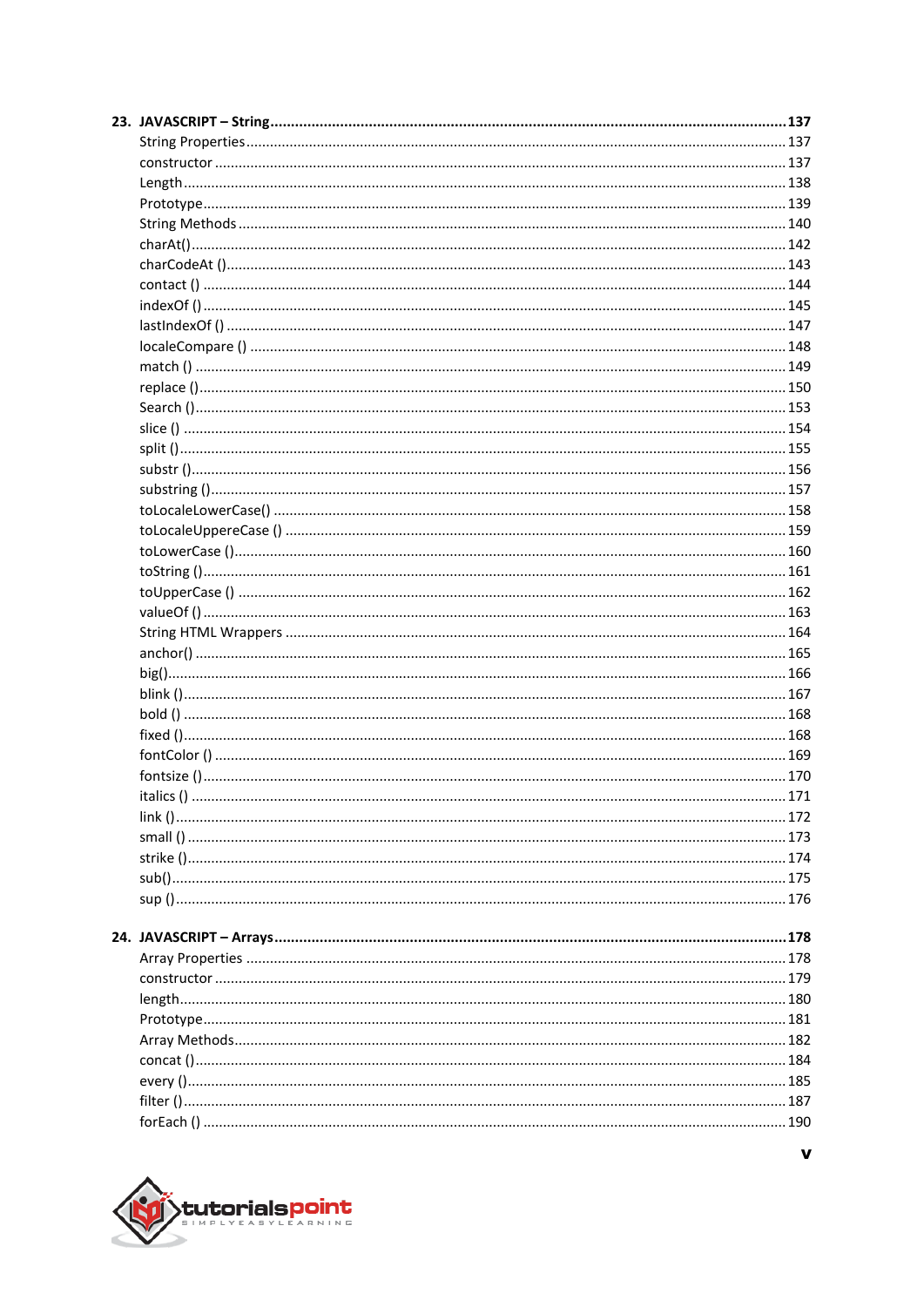

vi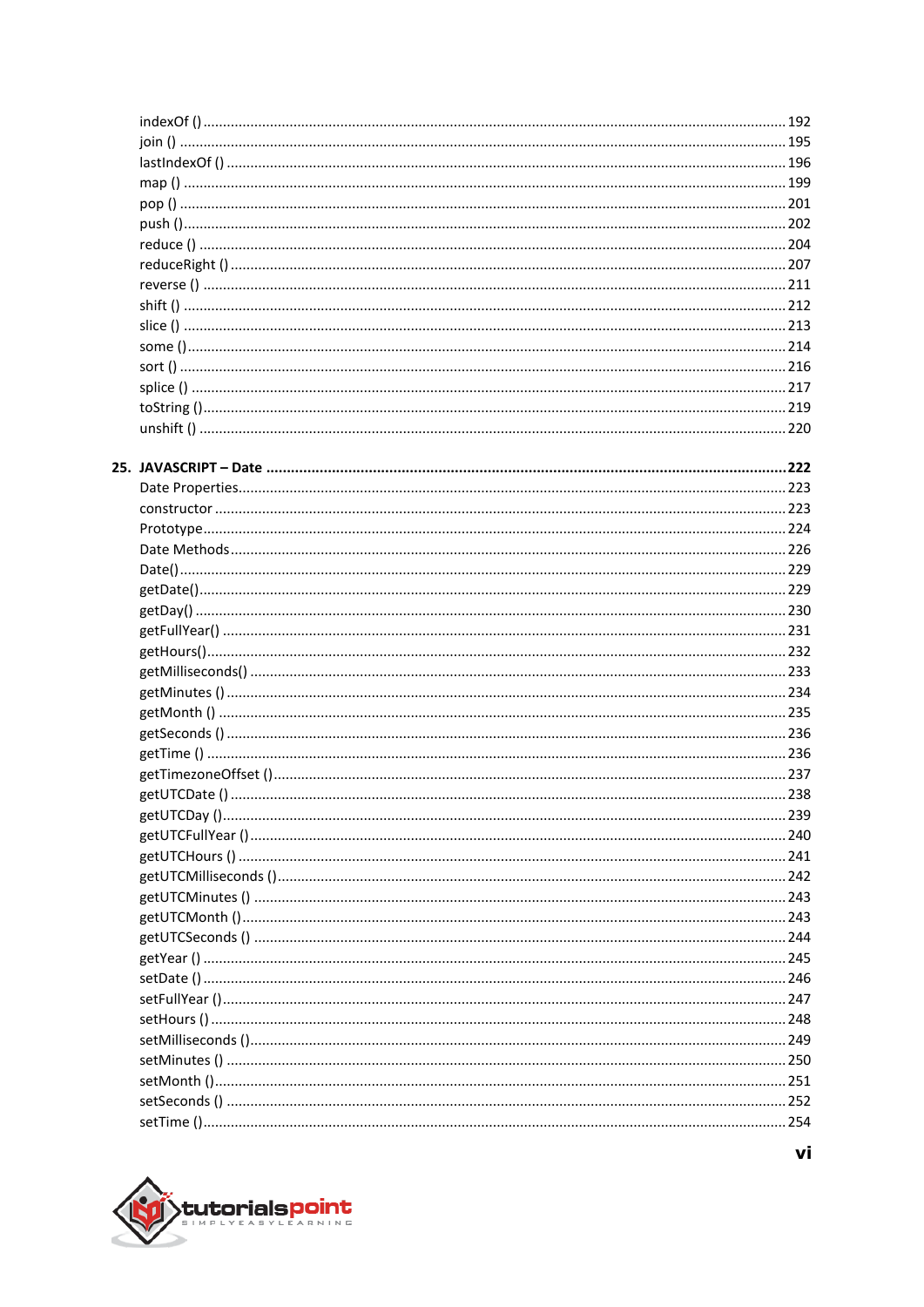

vii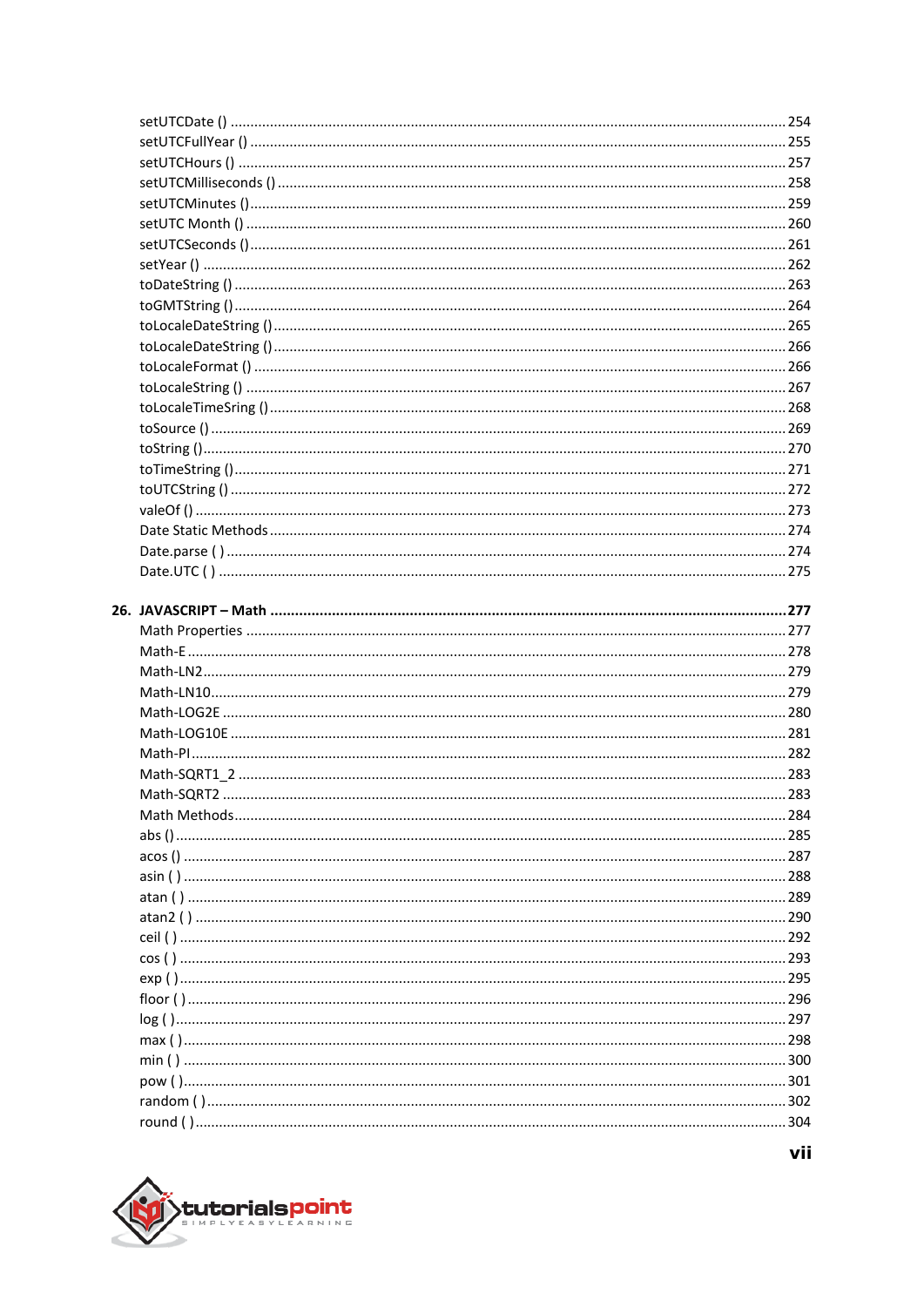| Syntax Errors | 345 |
|---------------|-----|
|               |     |
|               |     |
|               |     |
|               |     |
|               |     |
|               |     |
|               |     |
|               |     |
|               |     |
|               |     |
|               |     |
|               |     |
|               |     |
|               |     |



viii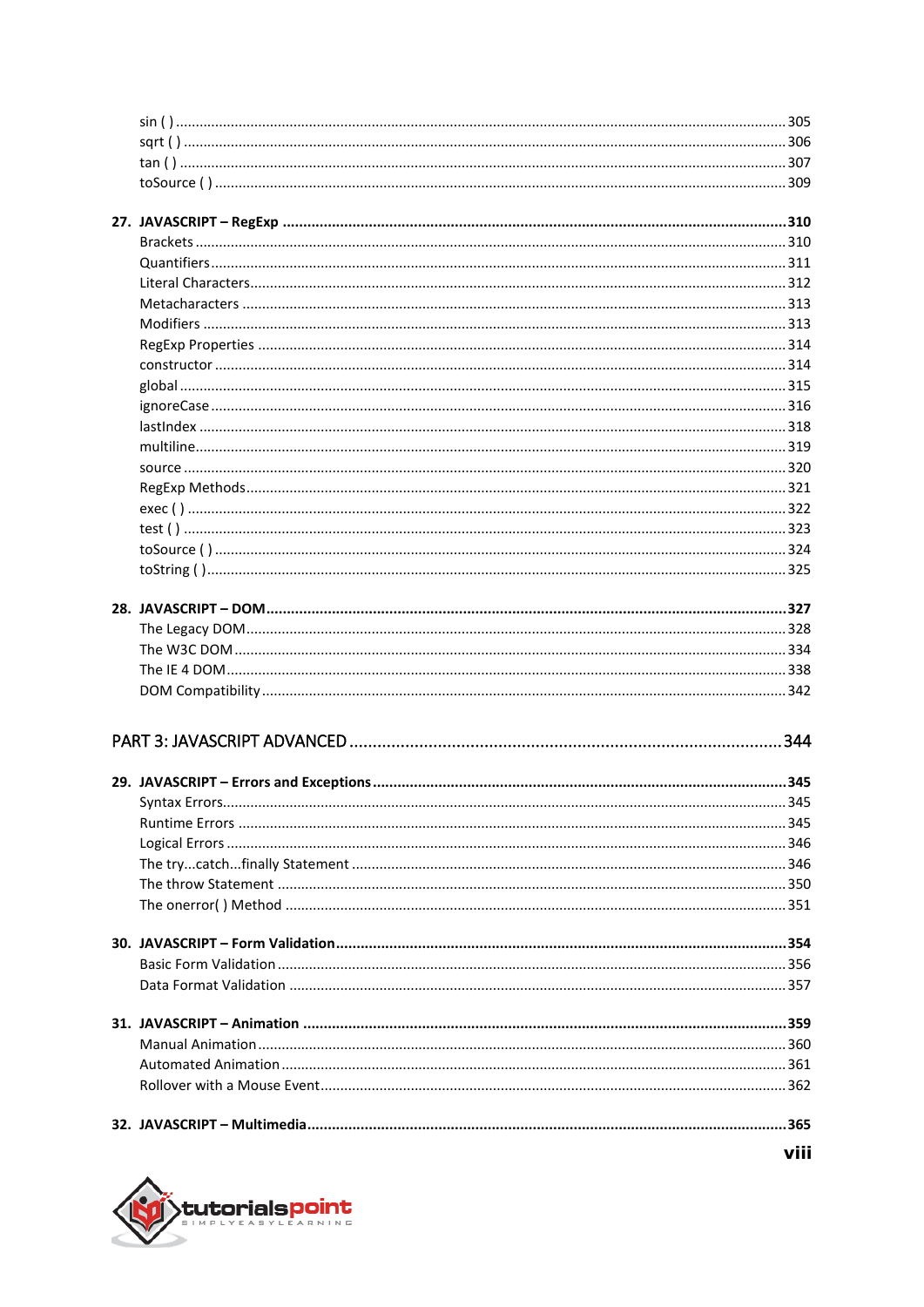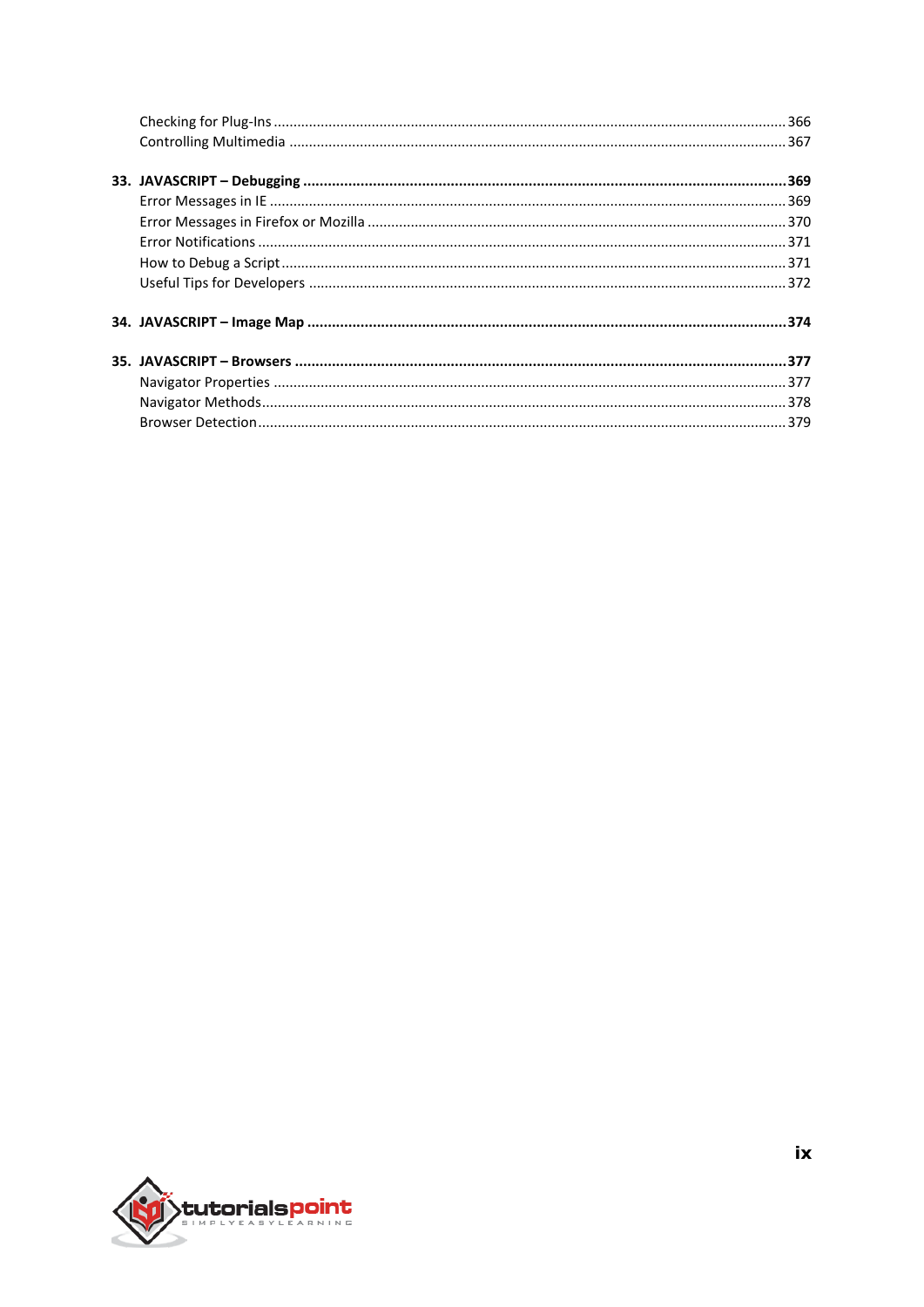# **Part 1: JavaScript Basics**

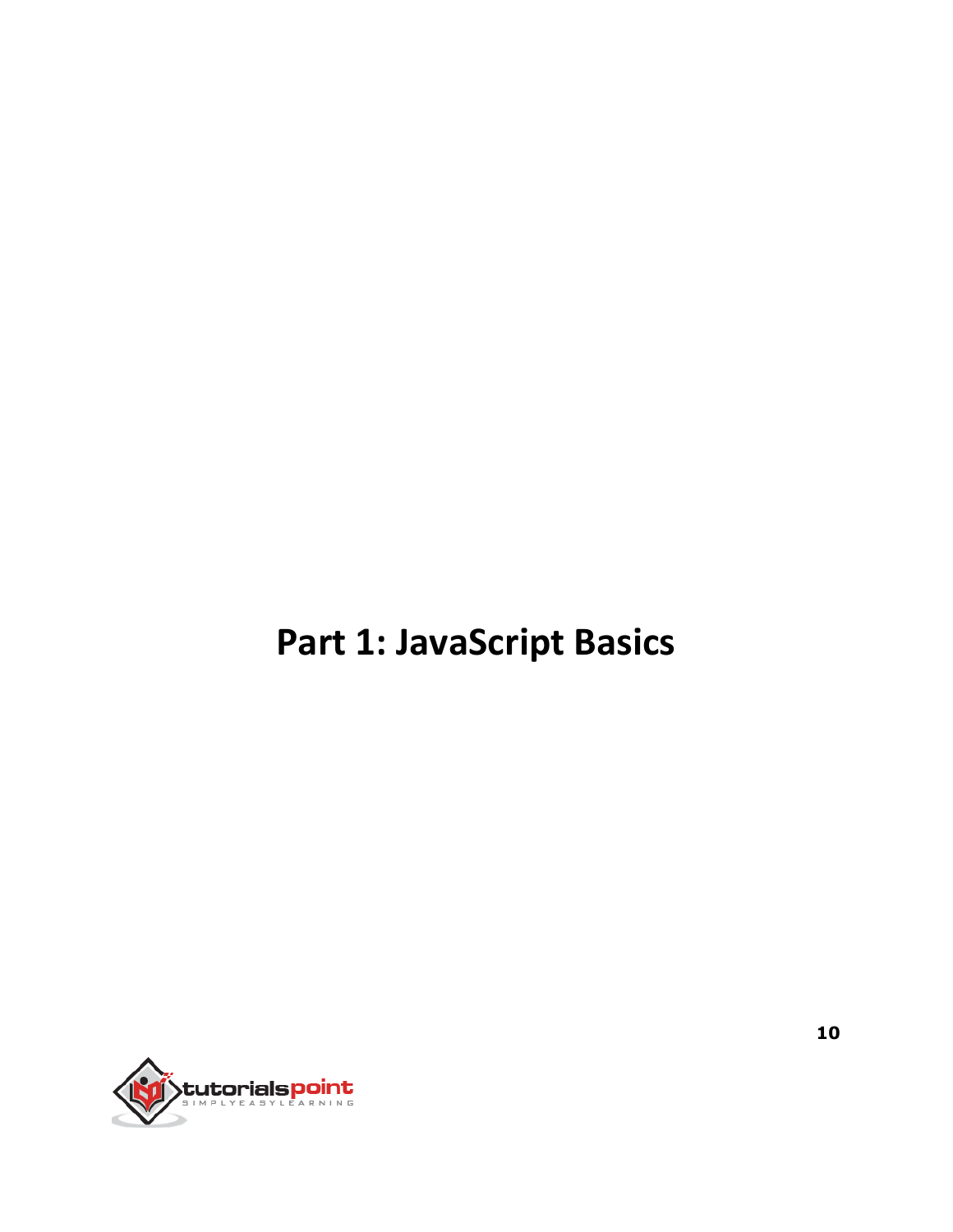### 1.JAVASCRIPT – OVERVIEW

#### **What is JavaScript?**

Javascript is a dynamic computer programming language. It is lightweight and most commonly used as a part of web pages, whose implementations allow client-side script to interact with the user and make dynamic pages. It is an interpreted programming language with object-oriented capabilities.

JavaScript was first known as **LiveScript**, but Netscape changed its name to JavaScript, possibly because of the excitement being generated by Java. JavaScript made its first appearance in Netscape 2.0 in 1995 with the name **LiveScript**. The general-purpose core of the language has been embedded in Netscape, Internet Explorer, and other web browsers.

The **ECMA-262** Specification defined a standard version of the core JavaScript language.

- JavaScript is a lightweight, interpreted programming language.
- Designed for creating network-centric applications.
- Complementary to and integrated with Java.
- Complementary to and integrated with HTML.
- Open and cross-platform.

#### **Client-Side JavaScript**

Client-side JavaScript is the most common form of the language. The script should be included in or referenced by an HTML document for the code to be interpreted by the browser.

It means that a web page need not be a static HTML, but can include programs that interact with the user, control the browser, and dynamically create HTML content.

The JavaScript client-side mechanism provides many advantages over traditional CGI server-side scripts. For example, you might use JavaScript to check if the user has entered a valid e-mail address in a form field.

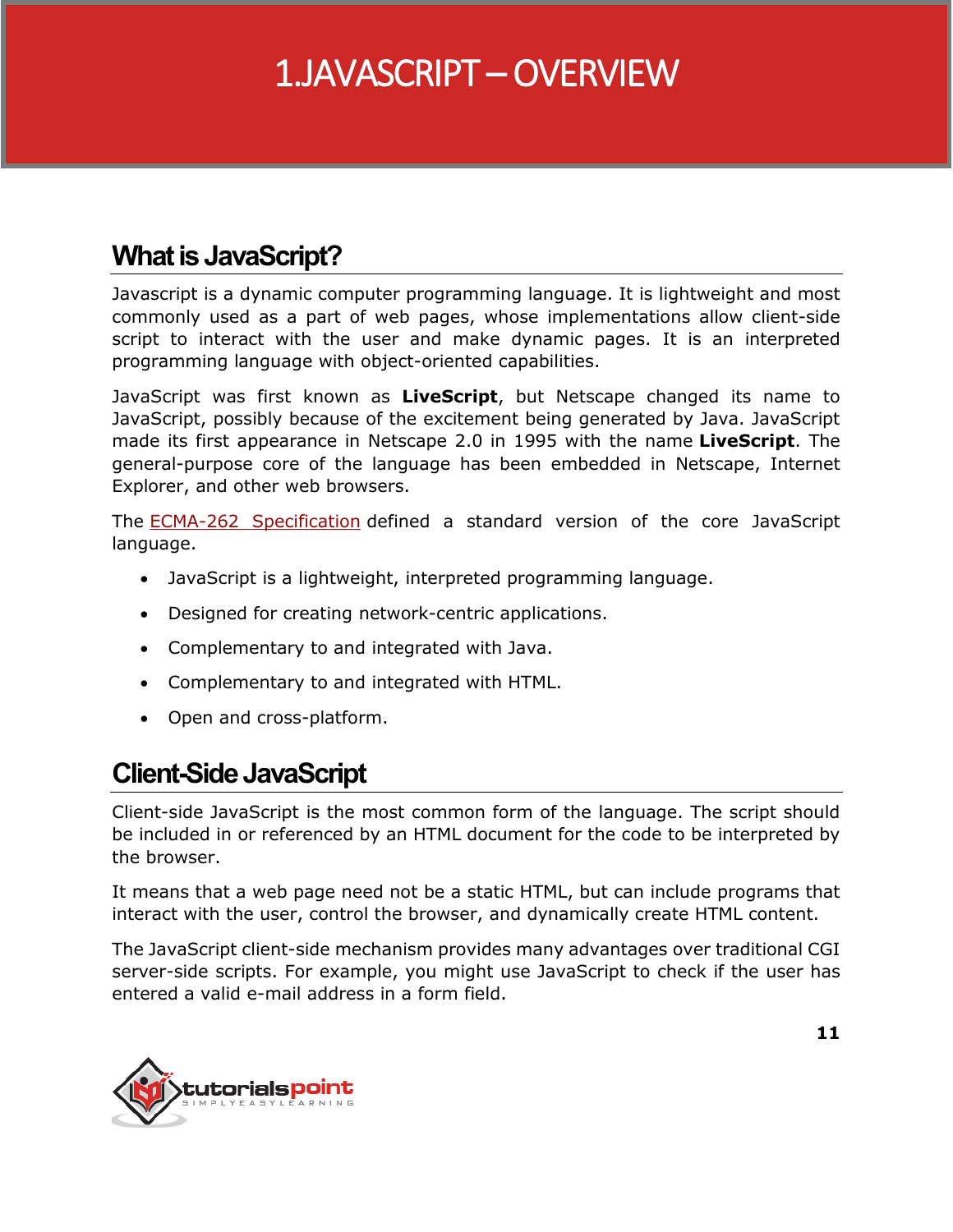The JavaScript code is executed when the user submits the form, and only if all the entries are valid, they would be submitted to the Web Server.

JavaScript can be used to trap user-initiated events such as button clicks, link navigation, and other actions that the user initiates explicitly or implicitly.

#### **Advantages of JavaScript**

The merits of using JavaScript are:

- **Less server interaction:** You can validate user input before sending the page off to the server. This saves server traffic, which means less load on your server.
- **Immediate feedback to the visitors:** They don't have to wait for a page reload to see if they have forgotten to enter something.
- **Increased interactivity:** You can create interfaces that react when the user hovers over them with a mouse or activates them via the keyboard.
- **Richer interfaces:** You can use JavaScript to include such items as drag-anddrop components and sliders to give a Rich Interface to your site visitors.

#### **Limitations of JavaScript**

We cannot treat JavaScript as a full-fledged programming language. It lacks the following important features:

- Client-side JavaScript does not allow the reading or writing of files. This has been kept for security reason.
- JavaScript cannot be used for networking applications because there is no such support available.
- JavaScript doesn't have any multithreading or multiprocessor capabilities.

Once again, JavaScript is a lightweight, interpreted programming language that allows you to build interactivity into otherwise static HTML pages.

#### **JavaScript Development Tools**

One of major strengths of JavaScript is that it does not require expensive development tools. You can start with a simple text editor such as Notepad. Since it

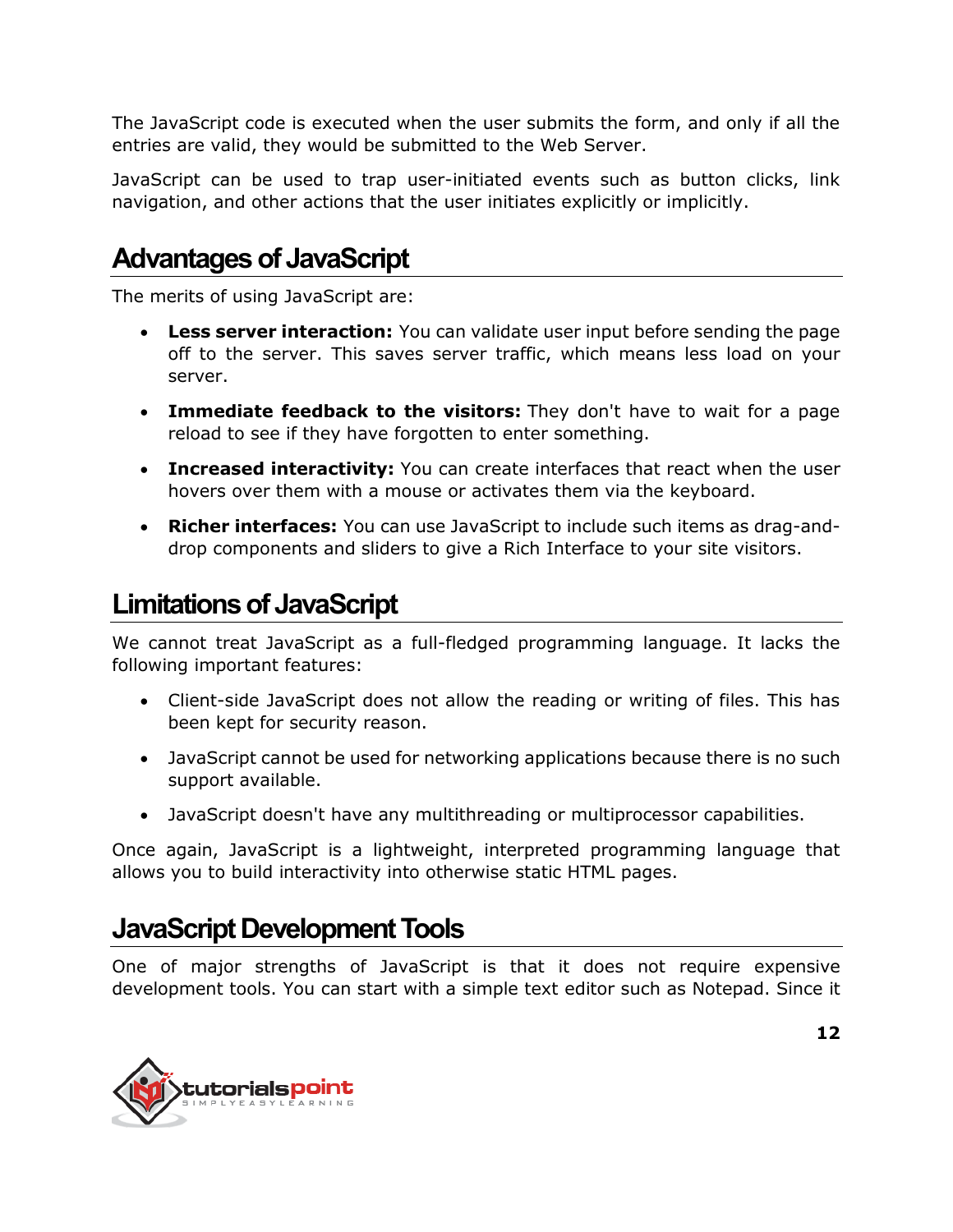is an interpreted language inside the context of a web browser, you don't even need to buy a compiler.

To make our life simpler, various vendors have come up with very nice JavaScript editing tools. Some of them are listed here:

- **Microsoft FrontPage:** Microsoft has developed a popular HTML editor called FrontPage. FrontPage also provides web developers with a number of JavaScript tools to assist in the creation of interactive websites.
- **Macromedia Dreamweaver MX:** Macromedia Dreamweaver MX is a very popular HTML and JavaScript editor in the professional web development crowd. It provides several handy prebuilt JavaScript components, integrates well with databases, and conforms to new standards such as XHTML and XML.
- **Macromedia HomeSite 5:** HomeSite 5 is a well-liked HTML and JavaScript editor from Macromedia that can be used to manage personal websites effectively.

#### **Where is JavaScript Today?**

The ECMAScript Edition 5 standard will be the first update to be released in over four years. JavaScript 2.0 conforms to Edition 5 of the ECMAScript standard, and the difference between the two is extremely minor.

The specification for JavaScript 2.0 can be found on the following site: <http://www.ecmascript.org/>

Today, Netscape's JavaScript and Microsoft's JScript conform to the ECMAScript standard, although both the languages still support the features that are not a part of the standard.

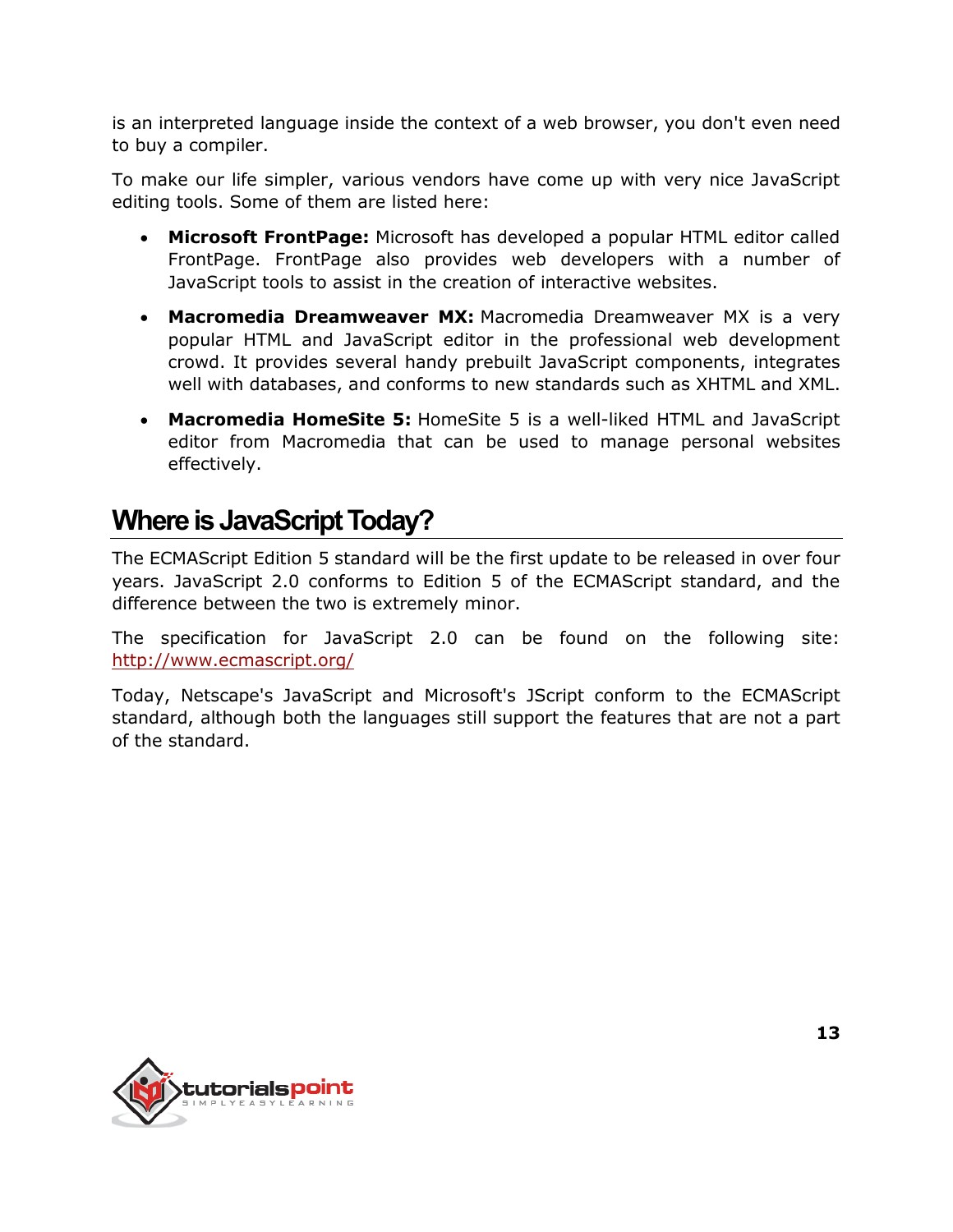### 2.JAVASCRIPT – SYNTAX

JavaScript can be implemented using JavaScript statements that are placed within the **<script>... </script>** HTML tags in a web page.

You can place the **<script>** tags, containing your JavaScript, anywhere within you web page, but it is normally recommended that you should keep it within the **<head>** tags.

The <script> tag alerts the browser program to start interpreting all the text between these tags as a script. A simple syntax of your JavaScript will appear as follows.

```
<script ...>
   JavaScript code
</script>
```
The script tag takes two important attributes:

- **Language:** This attribute specifies what scripting language you are using. Typically, its value will be javascript. Although recent versions of HTML (and XHTML, its successor) have phased out the use of this attribute.
- **Type:** This attribute is what is now recommended to indicate the scripting language in use and its value should be set to "text/javascript".

So your JavaScript syntax will look as follows.

```
<script language="javascript" type="text/javascript">
   JavaScript code
</script>
```
#### **Your First JavaScript Code**

Let us take a sample example to print out "Hello World". We added an optional HTML comment that surrounds our JavaScript code. This is to save our code from a browser that does not support JavaScript. The comment ends with a "//-->". Here "//" signifies a comment in JavaScript, so we add that to prevent a browser from reading

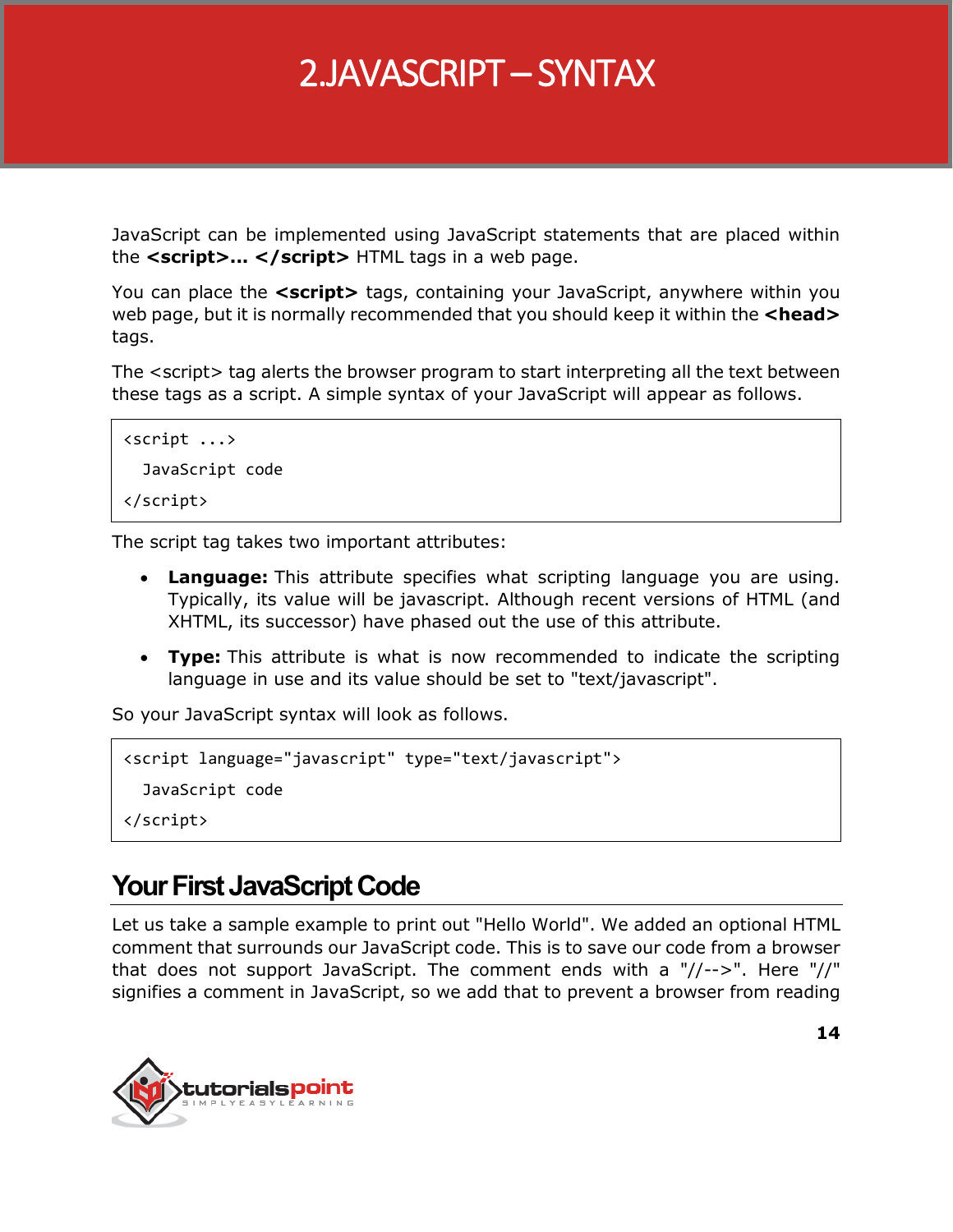the end of the HTML comment as a piece of JavaScript code. Next, we call a function **document.write** which writes a string into our HTML document.

This function can be used to write text, HTML, or both. Take a look at the following code.

```
<html>
<body>
<script language="javascript" type="text/javascript">
<! - -
    document.write ("Hello World!")
//-->
</script>
</body>
</html>
```
This code will produce the following result:

Hello World!

#### **Whitespace and Line Breaks**

JavaScript ignores spaces, tabs, and newlines that appear in JavaScript programs. You can use spaces, tabs, and newlines freely in your program and you are free to format and indent your programs in a neat and consistent way that makes the code easy to read and understand.

#### **Semicolons are Optional**

Simple statements in JavaScript are generally followed by a semicolon character, just as they are in C, C++, and Java. JavaScript, however, allows you to omit this semicolon if each of your statements are placed on a separate line. For example, the following code could be written without semicolons.

```
<script language="javascript" type="text/javascript">
```
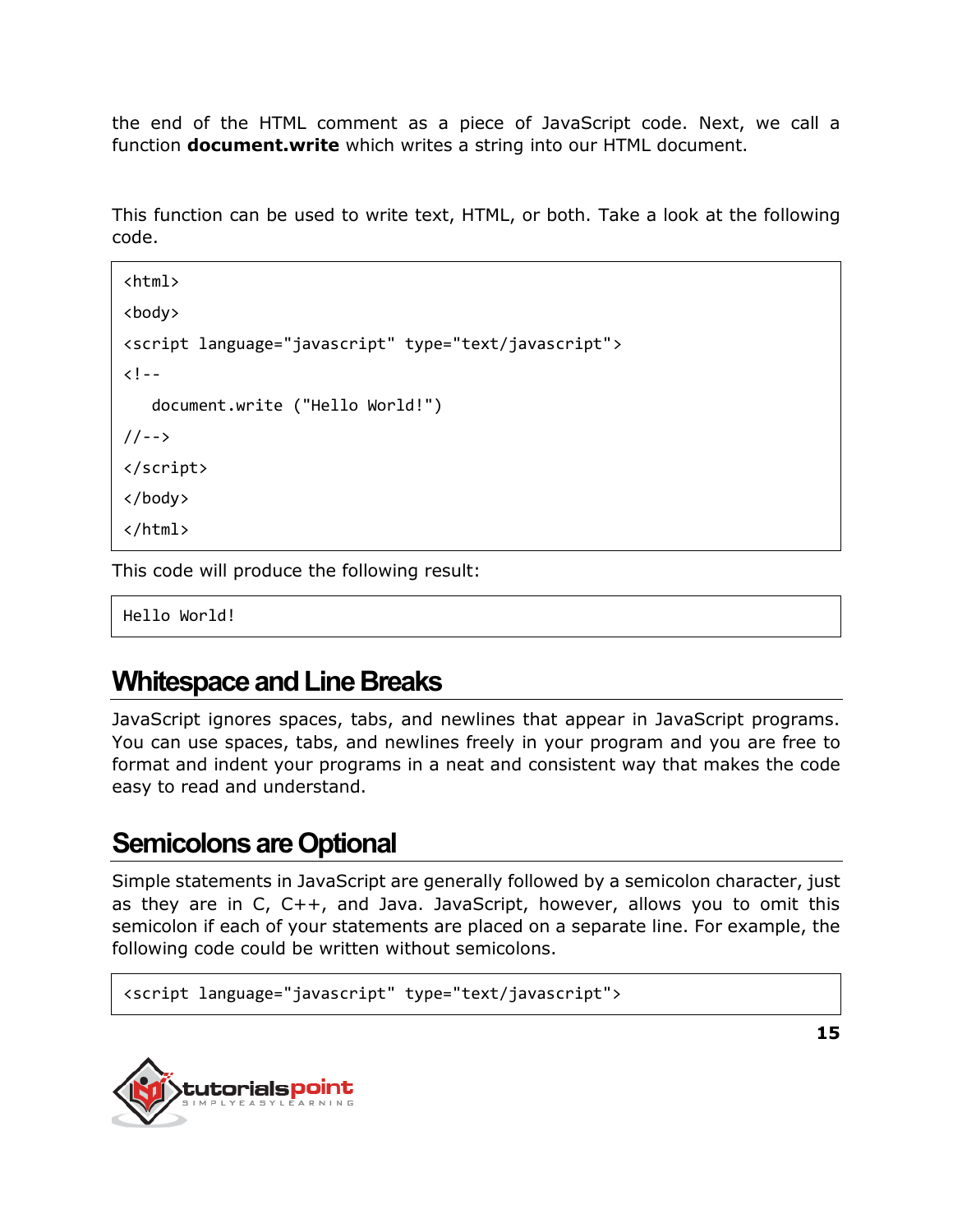$\langle$ ! - $var1 = 10$  $var2 = 20$  $1/--$ > </script>

But when formatted in a single line as follows, you must use semicolons:

```
<script language="javascript" type="text/javascript">
\langle! --
  var1 = 10; var2 = 20;//-->
</script>
```
**Note:** It is a good programming practice to use semicolons.

#### **Case Sensitivity**

JavaScript is a case-sensitive language. This means that the language keywords, variables, function names, and any other identifiers must always be typed with a consistent capitalization of letters.

So the identifiers **Time** and **TIME** will convey different meanings in JavaScript.

**NOTE:** Care should be taken while writing variable and function names in JavaScript.

#### **Comments in JavaScript**

JavaScript supports both C-style and C++-style comments. Thus:

- Any text between a // and the end of a line is treated as a comment and is ignored by JavaScript.
- Any text between the characters  $/*$  and  $*/$  is treated as a comment. This may span multiple lines.

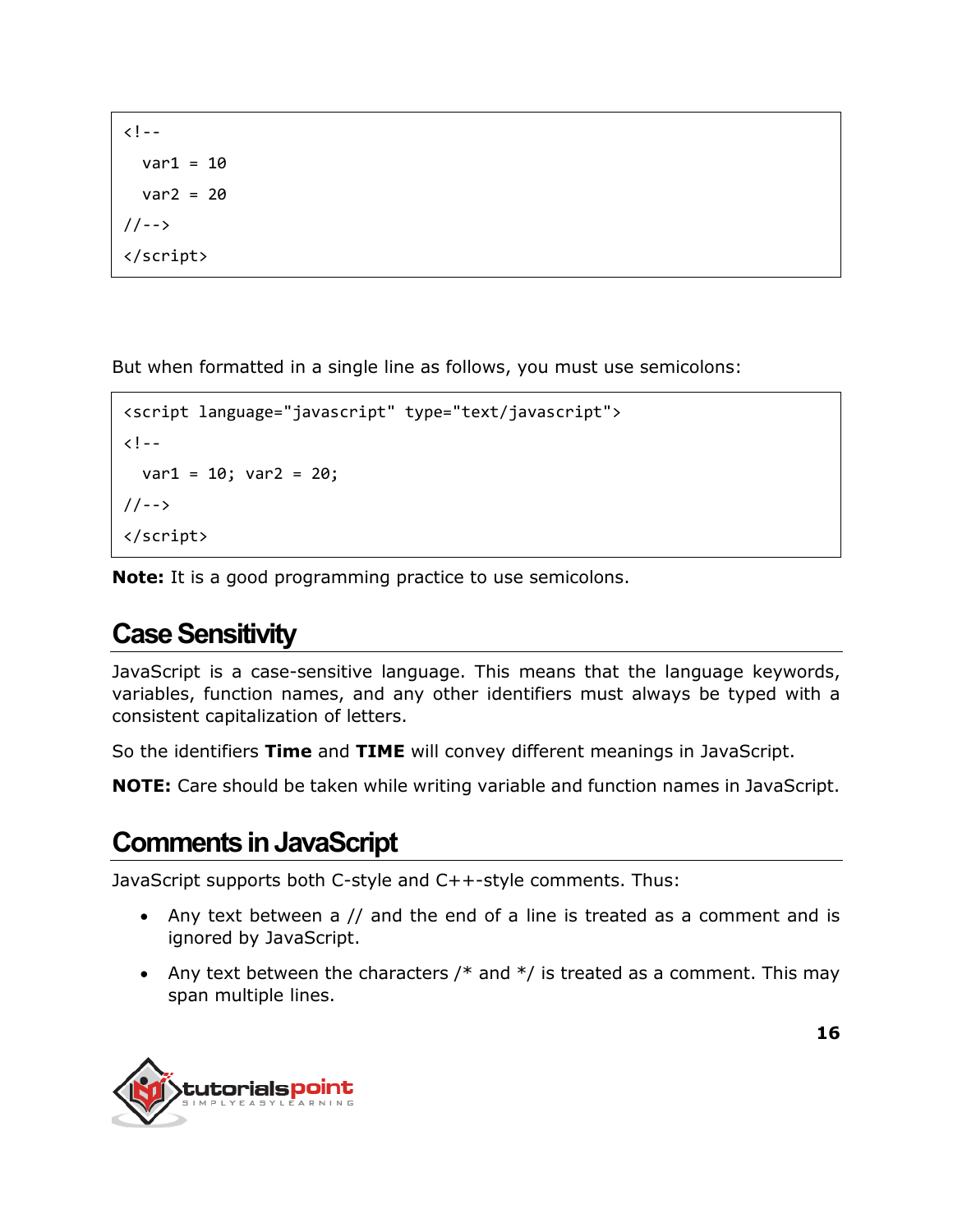- JavaScript also recognizes the HTML comment opening sequence <!--. JavaScript treats this as a single-line comment, just as it does the // comment.
- The HTML comment closing sequence --> is not recognized by JavaScript so it should be written as //-->.

#### **Example**

The following example shows how to use comments in JavaScript.

```
<script language="javascript" type="text/javascript">
\langle! --
// This is a comment. It is similar to comments in C++
/*
 * This is a multiline comment in JavaScript
 * It is very similar to comments in C Programming
 */
//-->
</script>
```
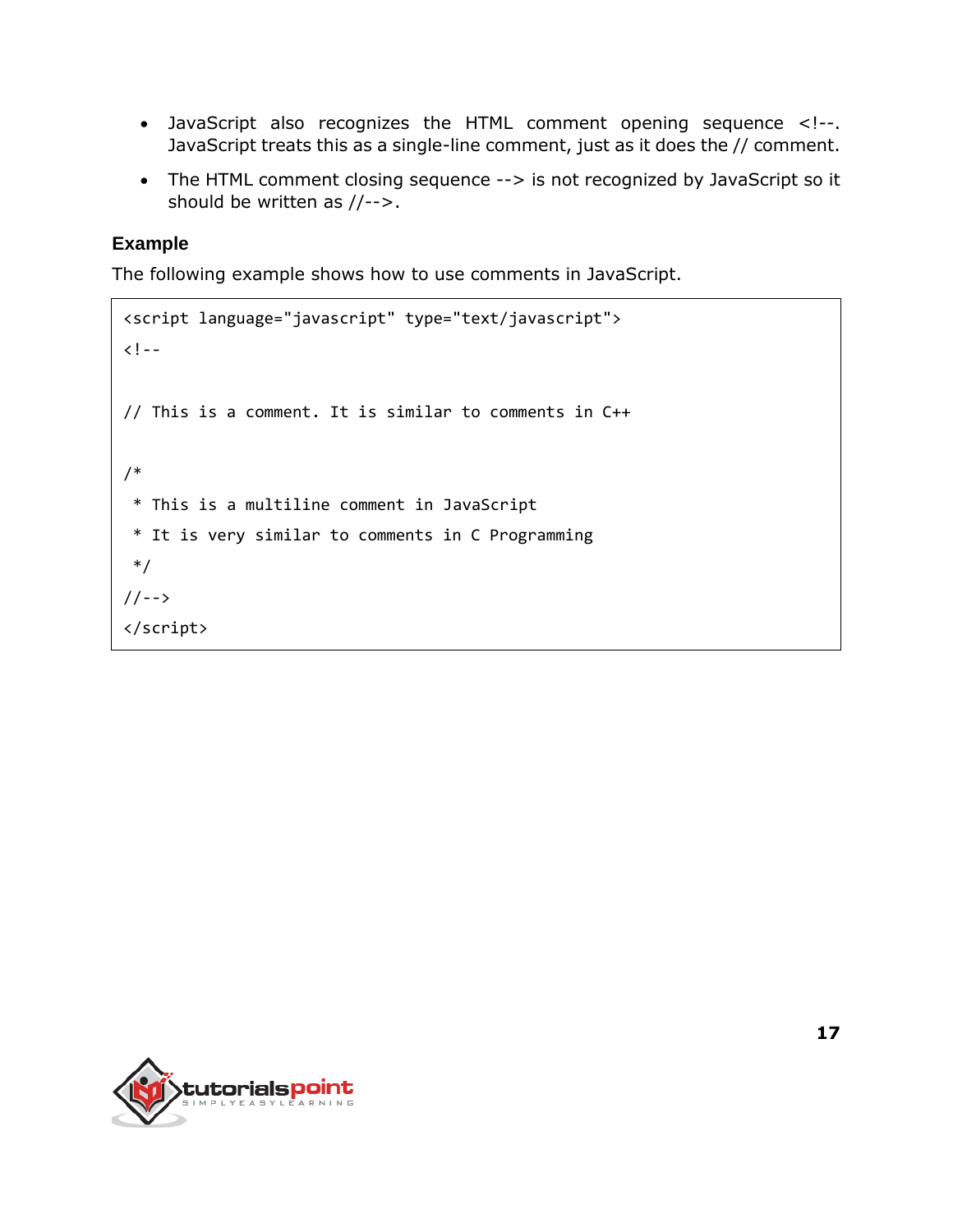### 3.JAVASCRIPT – ENABLING

All the modern browsers come with built-in support for JavaScript. Frequently, you may need to enable or disable this support manually. This chapter explains the procedure of enabling and disabling JavaScript support in your browsers: Internet Explorer, Firefox, chrome, and Opera.

#### **JavaScript in Internet Explorer**

Here are the steps to turn on or turn off JavaScript in Internet Explorer:

- Follow **Tools -> Internet Options** from the menu.
- **Select Security** tab from the dialog box.
- Click the **Custom Level** button.
- **Scroll down till you find the Scripting option.**
- Select *Enable* radio button under **Active scripting**.
- Finally click OK and come out.

To disable JavaScript support in your Internet Explorer, you need to select **Disable** radio button under **Active scripting**.

#### **JavaScript in Firefox**

Here are the steps to turn on or turn off JavaScript in Firefox:

- Open a new tab -> type **about: config** in the address bar.
- Then you will find the warning dialog. Select **I'll be careful, I promise!**
- Then you will find the list of **configure options** in the browser.
- In the search bar, type **javascript.enabled**.
- There you will find the option to enable or disable javascript by right-clicking on the value of that option -> **select toggle**.

If javascript.enabled is true; it converts to false upon clicking **toogle**. If javascript is disabled; it gets enabled upon clicking toggle.

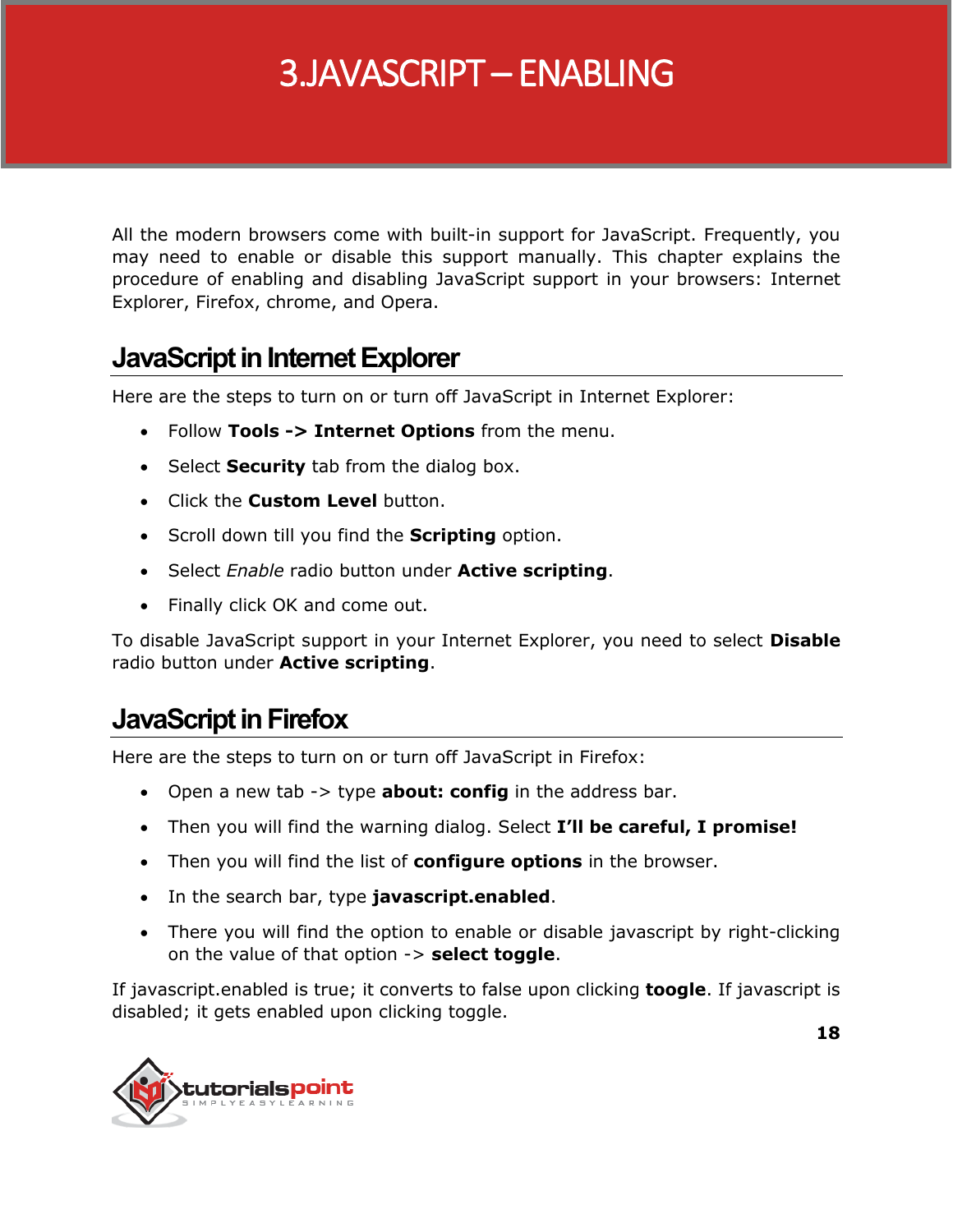#### **JavaScript in Chrome**

Here are the steps to turn on or turn off JavaScript in Chrome:

- Click the Chrome menu at the top right hand corner of your browser.
- **•** Select **Settings**.
- Click **Show advanced settings** at the end of the page.
- Under the **Privacy** section, click the Content settings button.
- In the "Javascript" section, select "Do not allow any site to run JavaScript" or "Allow all sites to run JavaScript (recommended)".

#### **JavaScript in Opera**

Here are the steps to turn on or turn off JavaScript in Opera:

- Follow **Tools-> Preferences** from the menu.
- **Select Advanced** option from the dialog box.
- Select **Content** from the listed items.
- **Select Enable JavaScript** checkbox.
- Finally click OK and come out.

To disable JavaScript support in Opera, you should not select the **Enable JavaScript checkbox**.

#### **Warning for Non-JavaScript Browsers**

If you have to do something important using JavaScript, then you can display a warning message to the user using **<noscript>** tags.

You can add a **noscript** block immediately after the script block as follows:

```
<html>
<body>
<script language="javascript" type="text/javascript">
\langle! - -
```


**19**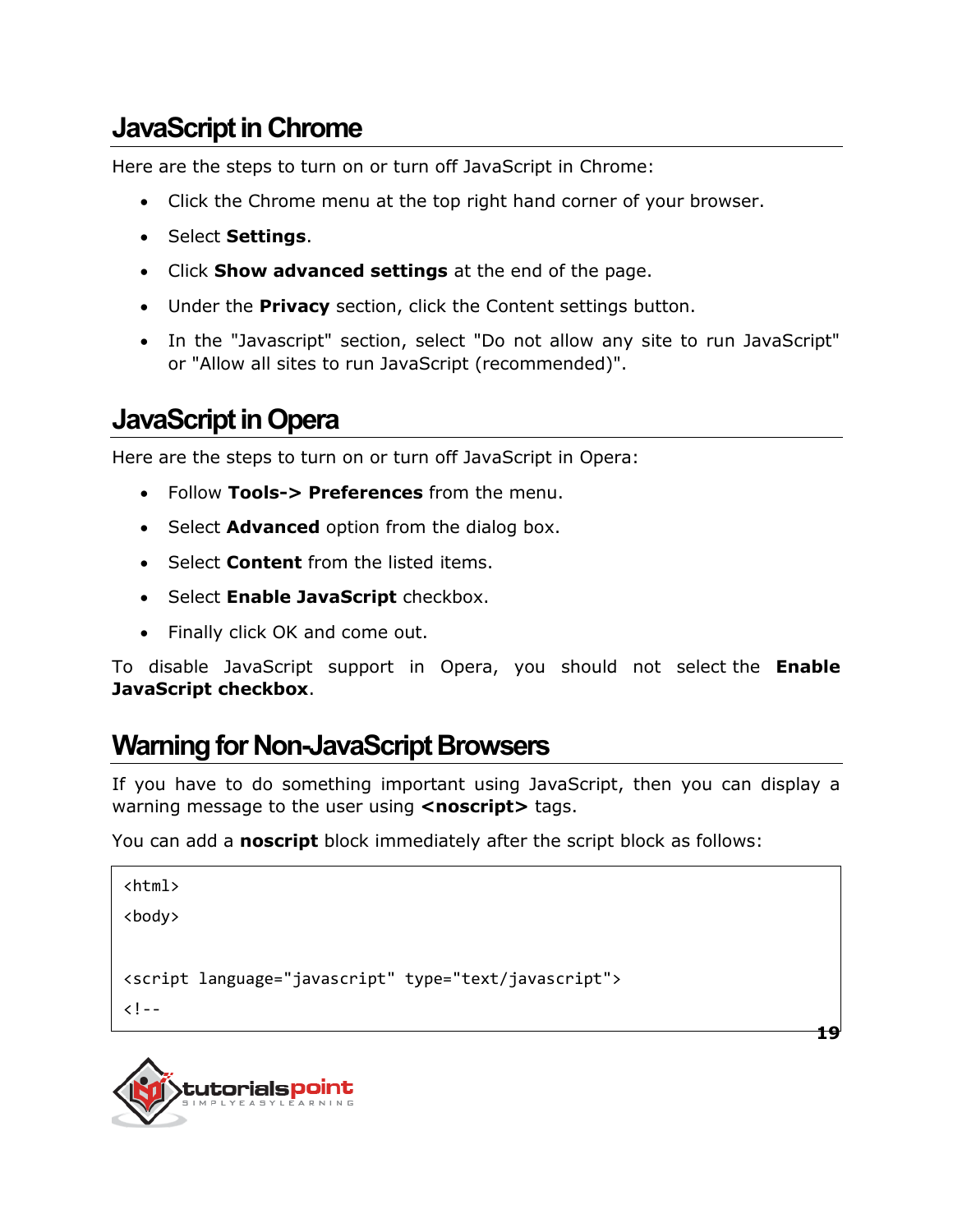```
 document.write ("Hello World!")
//-->
</script>
<noscript>
   Sorry...JavaScript is needed to go ahead.
</noscript>
</body>
</html>
```
Now, if the user's browser does not support JavaScript or JavaScript is not enabled, then the message from </noscript> will be displayed on the screen.

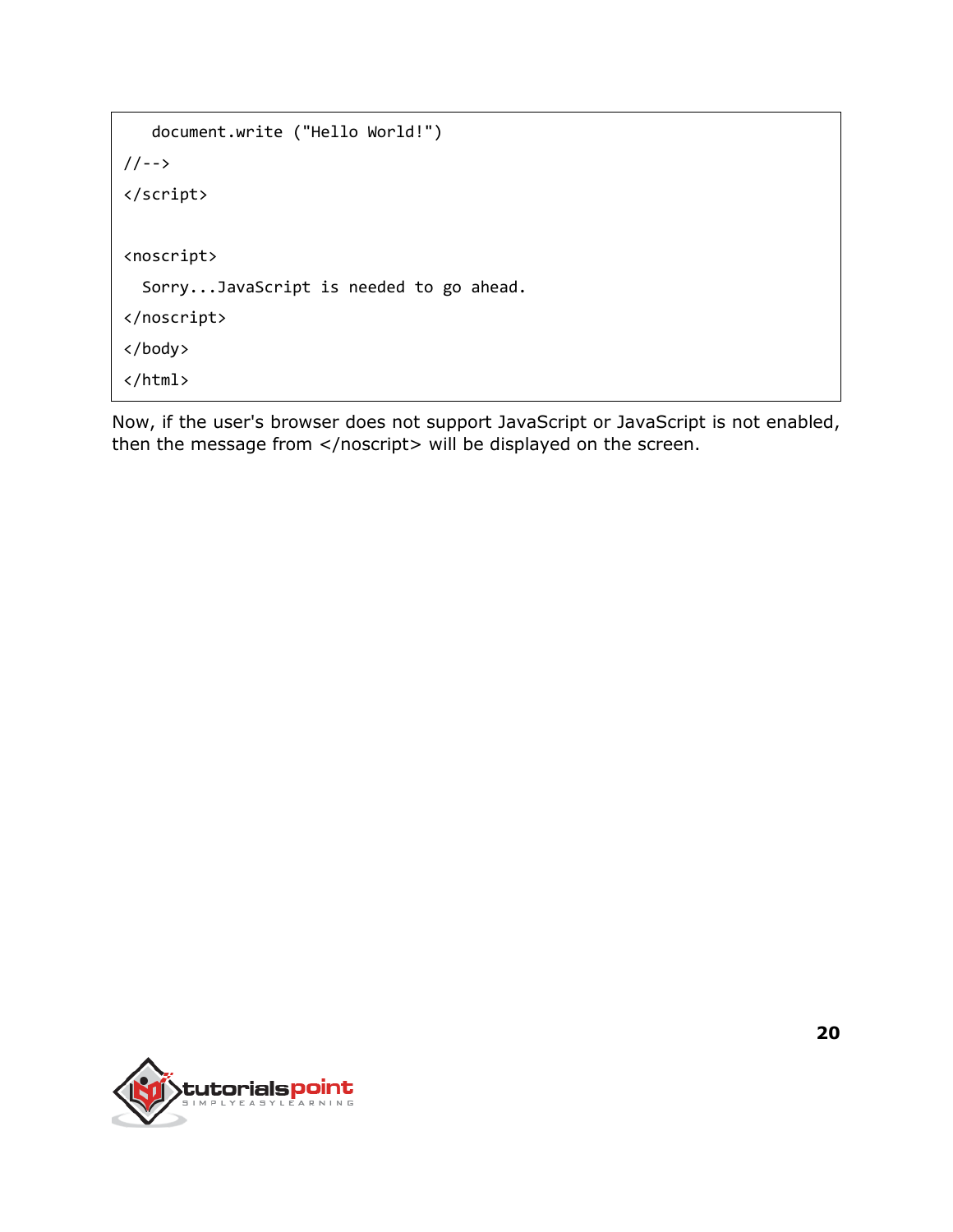### 4.JAVASCRIPT – PLACEMENT

There is a flexibility given to include JavaScript code anywhere in an HTML document. However the most preferred ways to include JavaScript in an HTML file are as follows:

- Script in <head>...</head> section.
- Script in <br/>body>...</body> section.
- Script in <br/>body>...</body> and <head>...</head> sections.
- Script in an external file and then include in <head>...</head> section.

In the following section, we will see how we can place JavaScript in an HTML file in different ways.

#### **JavaScript in <head>...</head> Section**

If you want to have a script run on some event, such as when a user clicks somewhere, then you will place that script in the head as follows.

```
<html>
<head>
<script type="text/javascript">
\langle! --
function sayHello() {
    alert("Hello World")
}
1/-->
</script>
</head>
<body>
Click here for the result
<input type="button" onclick="sayHello()" value="Say Hello" />
```
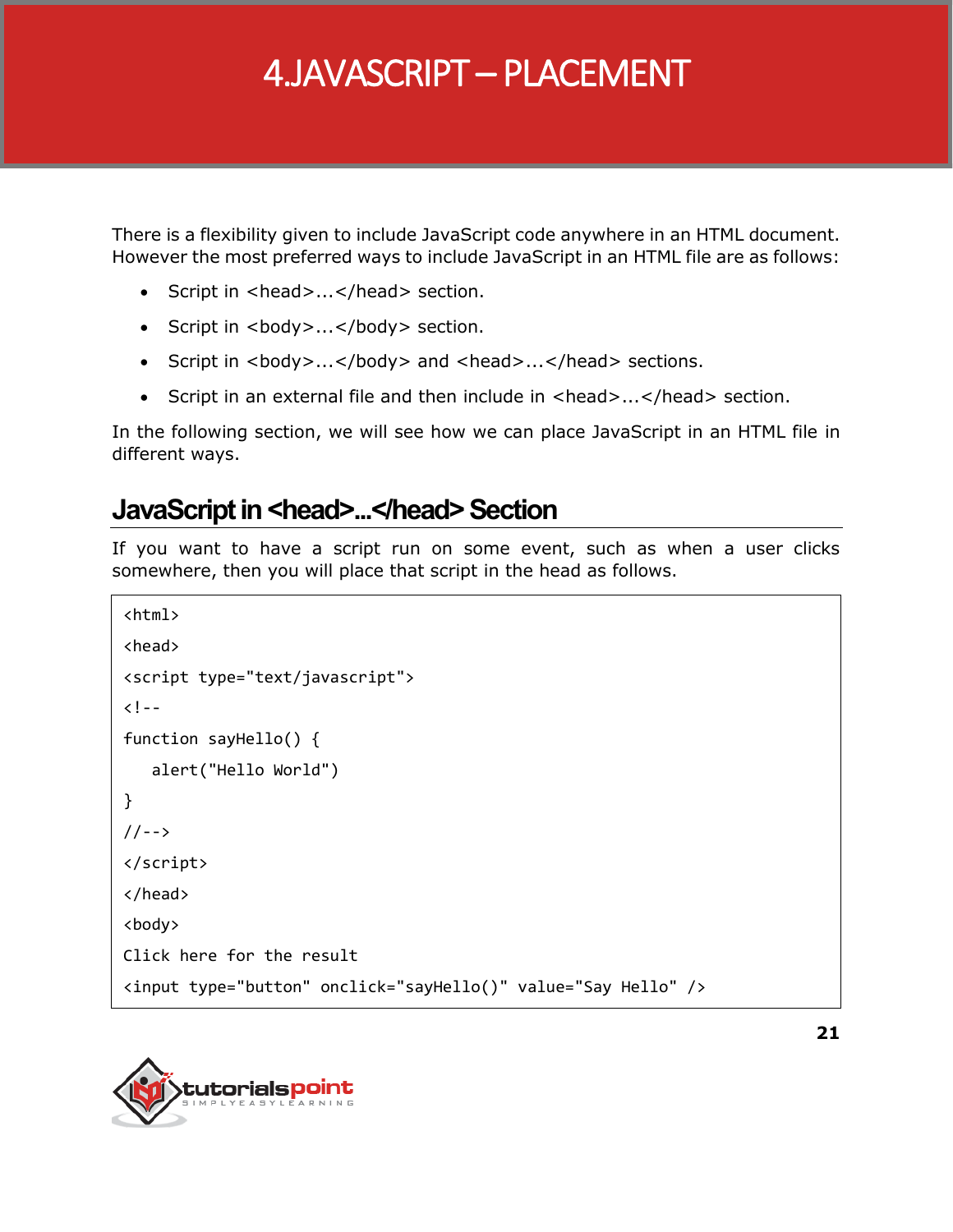</body>

</html>

This code will produce the following results:

Click here for the result

Say Hello

#### JavaScript in <br/>body>...</body> Section

If you need a script to run as the page loads so that the script generates content in the page, then the script goes in the <body> portion of the document. In this case, you would not have any function defined using JavaScript. Take a look at the following code.

<html> <head> </head> <body> <script type="text/javascript">  $\langle$ ! -document.write("Hello World")  $//--$ </script> <p>This is web page body </p> </body> </html>

This code will produce the following results:

Hello World



**22**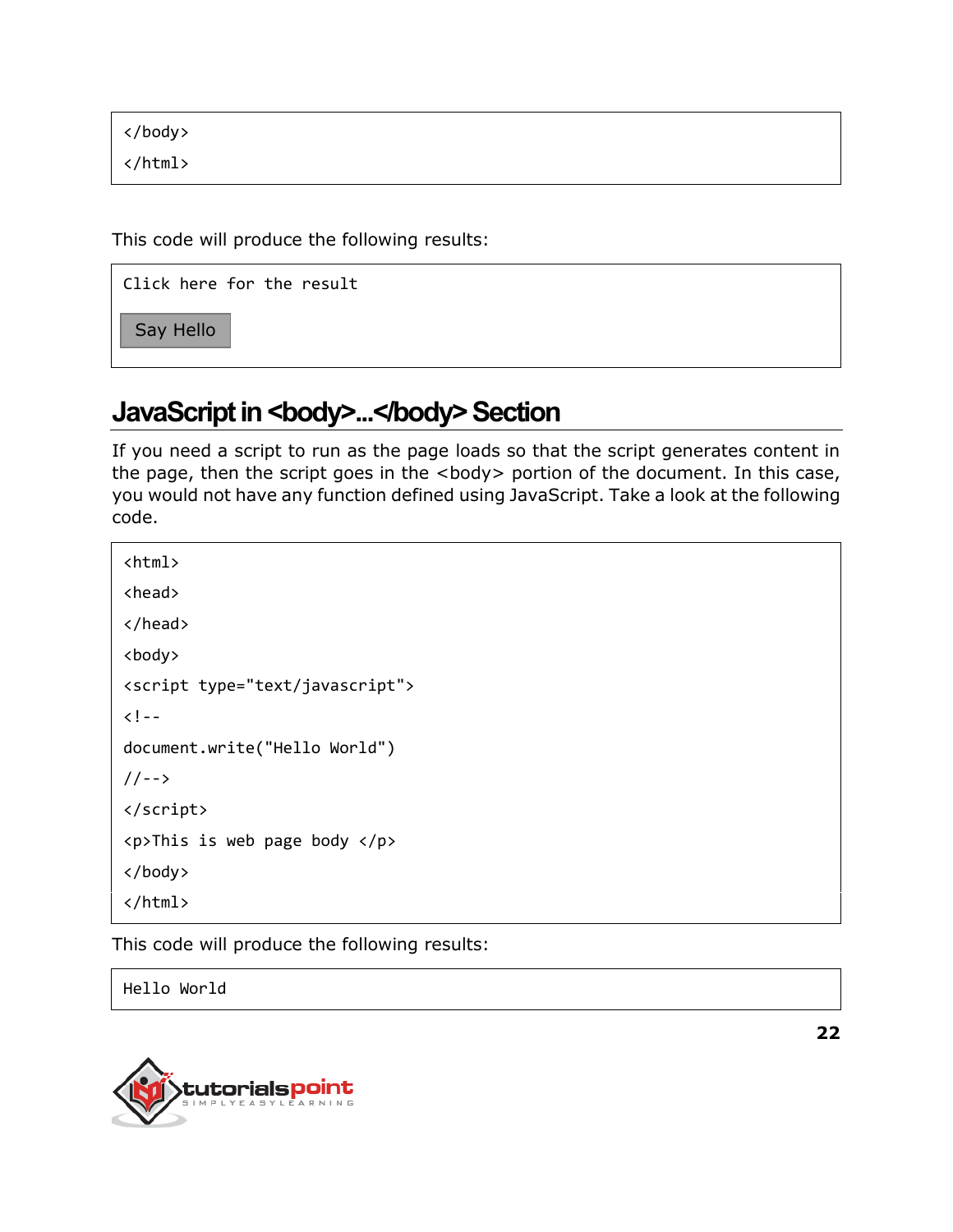This is web page body

#### **JavaScript in <br/>body> and <head> Sections**

You can put your JavaScript code in <head> and <body> section altogether as follows.

```
<html>
<head>
<script type="text/javascript">
\langle!--
function sayHello() {
    alert("Hello World")
}
//-->
</script>
</head>
<body>
<script type="text/javascript">
<! - -
document.write("Hello World")
//-->
</script>
<input type="button" onclick="sayHello()" value="Say Hello" />
</body>
</html>
```
This code will produce the following result.

| HelloWorld |  |  |  |
|------------|--|--|--|
| Say Hello  |  |  |  |

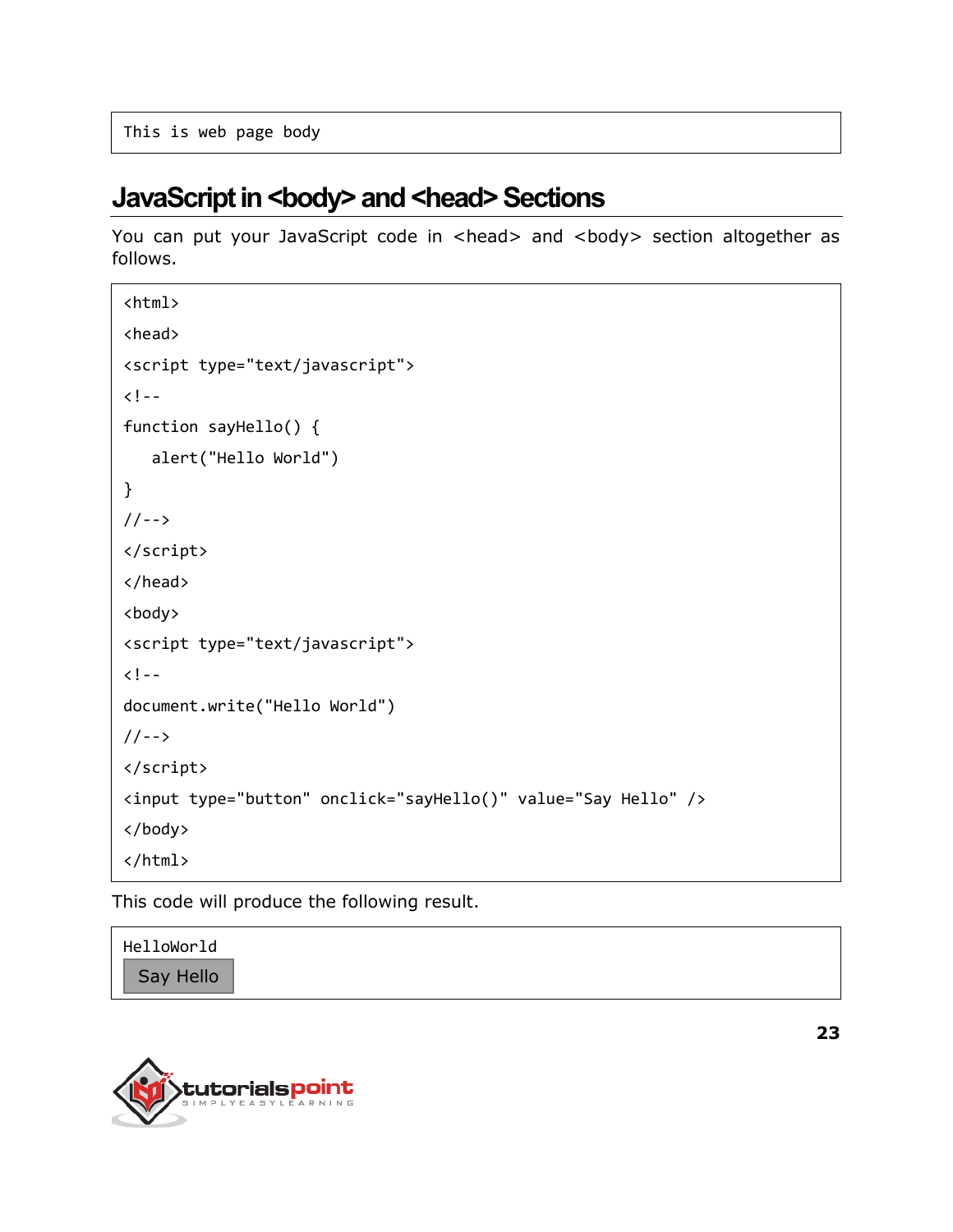#### **JavaScript in External File**

As you begin to work more extensively with JavaScript, you will be likely to find that there are cases where you are reusing identical JavaScript code on multiple pages of a site.

You are not restricted to be maintaining identical code in multiple HTML files. The **script** tag provides a mechanism to allow you to store JavaScript in an external file and then include it into your HTML files.

Here is an example to show how you can include an external JavaScript file in your HTML code using **script** tag and its **src** attribute.

```
<html>
<head>
<script type="text/javascript" src="filename.js" ></script>
</head>
<body>
.......
</body>
</html>
```
To use JavaScript from an external file source, you need to write all your JavaScript source code in a simple text file with the extension ".js" and then include that file as shown above.

For example, you can keep the following content in **filename.js** file and then you can use **sayHello** function in your HTML file after including the filename.js file.

```
function sayHello() {
   alert("Hello World")
}
```
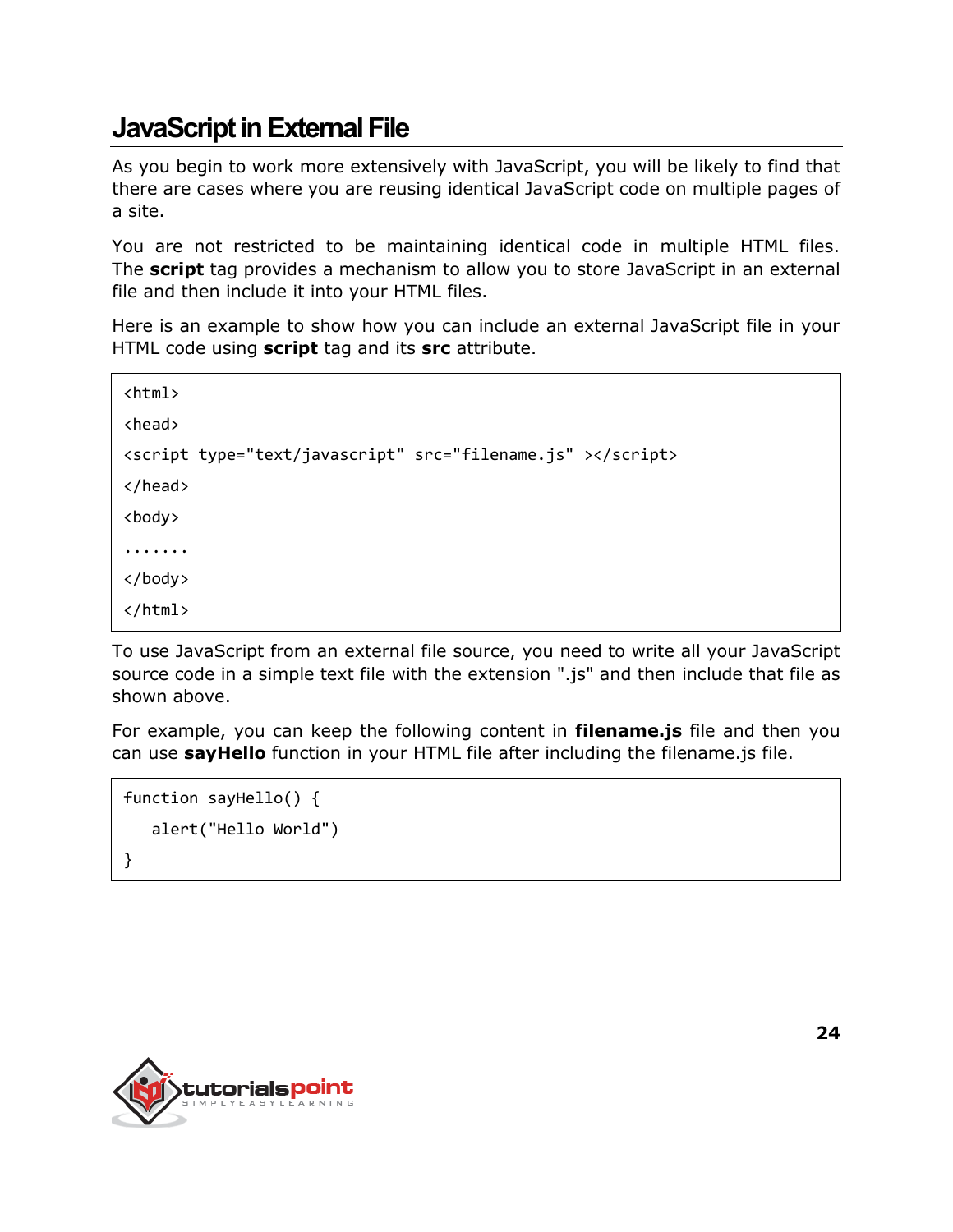### 5.JAVASCRIPT – VARIABLES

#### **JavaScript Datatypes**

One of the most fundamental characteristics of a programming language is the set of data types it supports. These are the type of values that can be represented and manipulated in a programming language.

JavaScript allows you to work with three primitive data types:

- **Numbers**, e.g., 123, 120.50 etc.
- **Strings** of text, e.g. "This text string" etc.
- **Boolean**, e.g. true or false.

JavaScript also defines two trivial data types, **null** and **undefined**, each of which defines only a single value. In addition to these primitive data types, JavaScript supports a composite data type known as **object**. We will cover objects in detail in a separate chapter.

**Note:** Java does not make a distinction between integer values and floating-point values. All numbers in JavaScript are represented as floating-point values. JavaScript represents numbers using the 64-bit floating-point format defined by the IEEE 754 standard.

#### **JavaScript Variables**

Like many other programming languages, JavaScript has variables. Variables can be thought of as named containers. You can place data into these containers and then refer to the data simply by naming the container.

Before you use a variable in a JavaScript program, you must declare it. Variables are declared with the **var** keyword as follows.

```
<script type="text/javascript">
< 1 - -var money;
var name;
```


**25**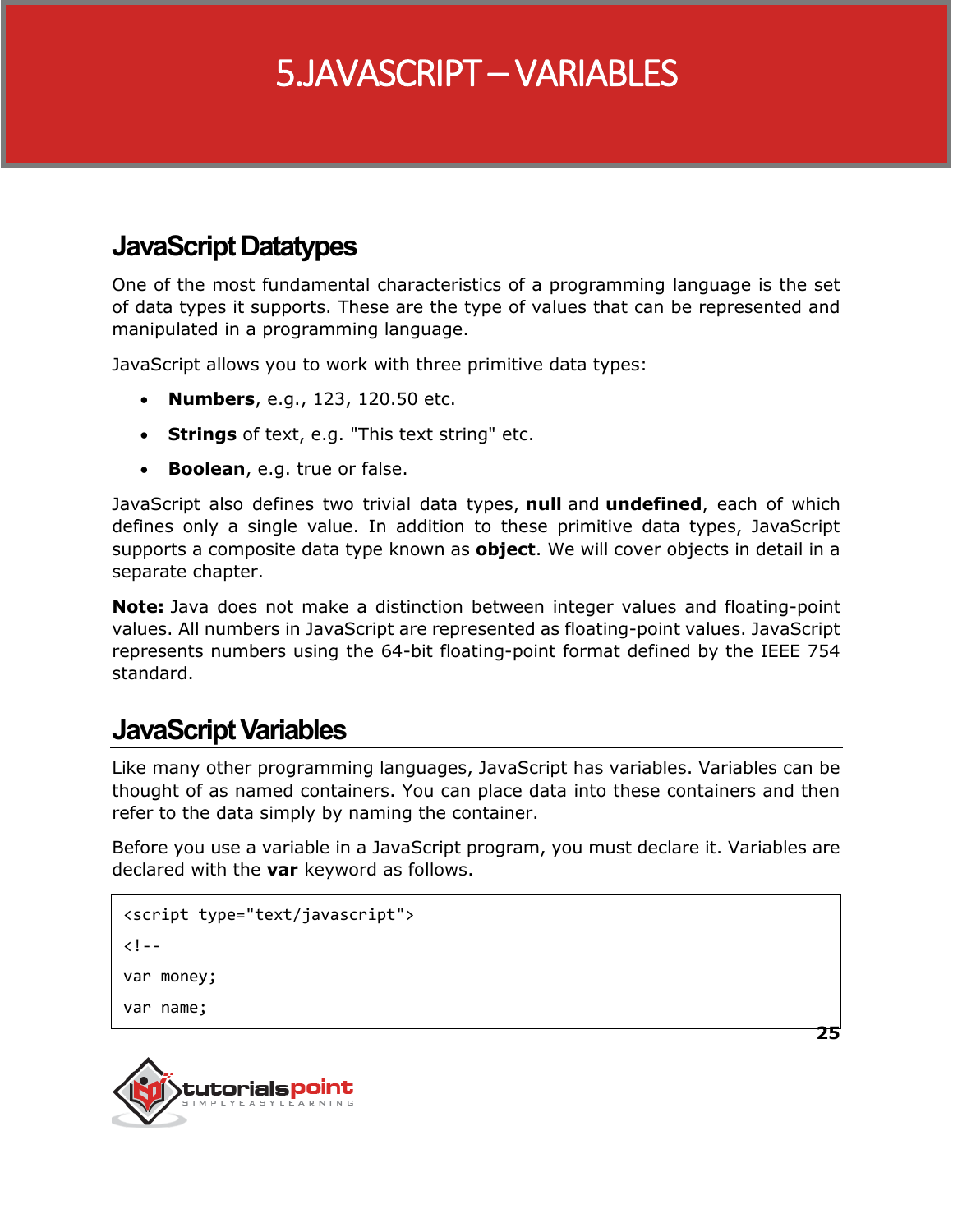//--> </script>

You can also declare multiple variables with the same **var** keyword as follows:

```
<script type="text/javascript">
\langle! --
var money, name;
//-->
</script>
```
Storing a value in a variable is called **variable initialization**. You can do variable initialization at the time of variable creation or at a later point in time when you need that variable.

For instance, you might create a variable named **money** and assign the value 2000.50 to it later. For another variable, you can assign a value at the time of initialization as follows.

```
<script type="text/javascript">
\langle! --
var name = "Ali";
var money;
money = 2000.50;
//-->
</script>
```
**Note:** Use the **var** keyword only for declaration or initialization, once for the life of any variable name in a document. You should not re-declare same variable twice.

JavaScript is **untyped** language. This means that a JavaScript variable can hold a value of any data type. Unlike many other languages, you don't have to tell JavaScript during variable declaration what type of value the variable will hold. The value type of a variable can change during the execution of a program and JavaScript takes care of it automatically.

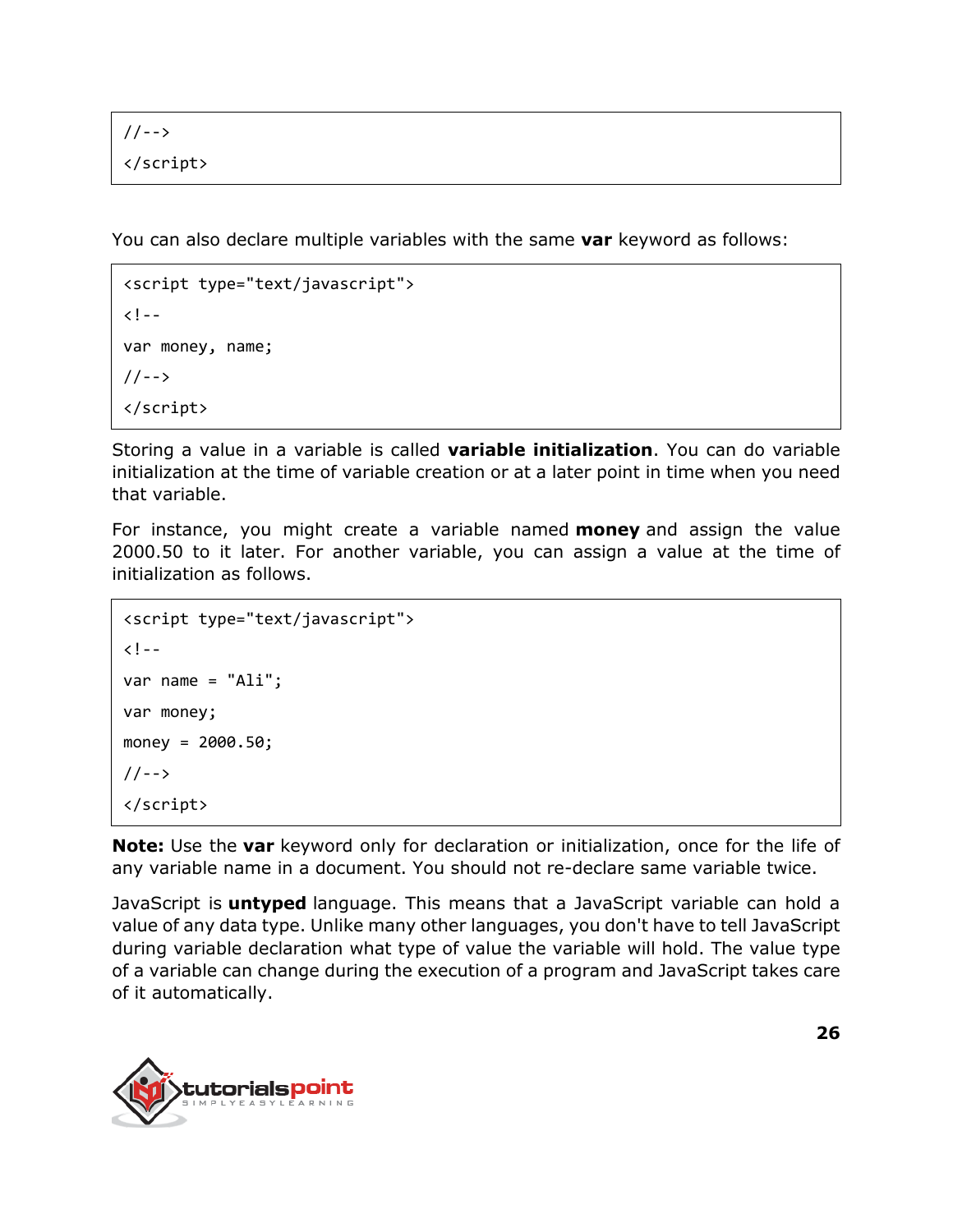#### **JavaScript Variable Scope**

The scope of a variable is the region of your program in which it is defined. JavaScript variables have only two scopes.

- **Global Variables:** A global variable has global scope which means it can be defined anywhere in your JavaScript code.
- **Local Variables:** A local variable will be visible only within a function where it is defined. Function parameters are always local to that function.

Within the body of a function, a local variable takes precedence over a global variable with the same name. If you declare a local variable or function parameter with the same name as a global variable, you effectively hide the global variable. Take a look into the following example.

```
<script type="text/javascript">
<! -</math>var myVar = "global"; // Declare a global variable
function checkscope( ) {
    var myVar = "local"; // Declare a local variable
    document.write(myVar);
}
//-->
</script>
```
It will produce the following result:

Local

#### **JavaScript Variable Names**

While naming your variables in JavaScript, keep the following rules in mind.

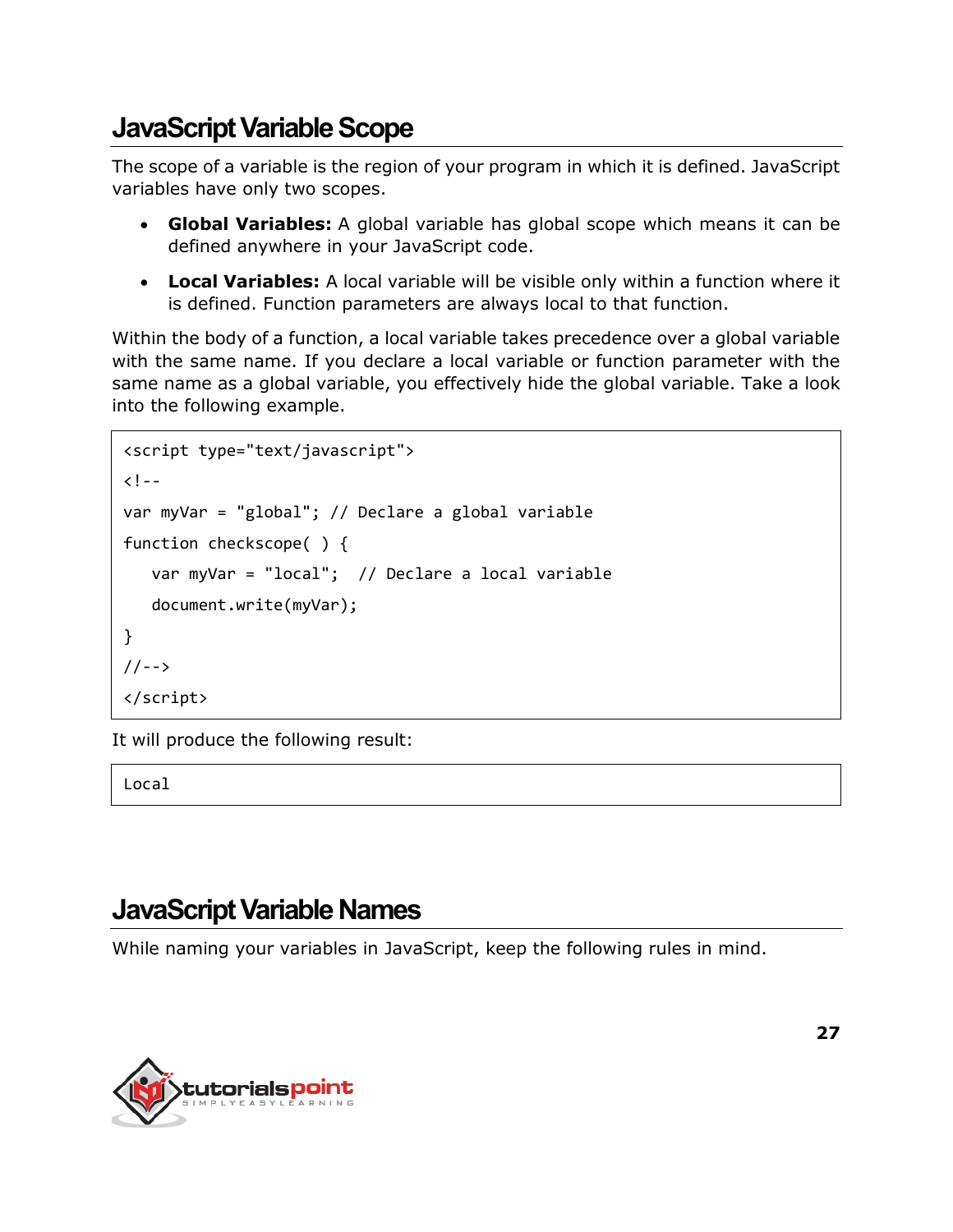- You should not use any of the JavaScript reserved keywords as a variable name. These keywords are mentioned in the next section. For example, **break** or **boolean** variable names are not valid.
- JavaScript variable names should not start with a numeral (0-9). They must begin with a letter or an underscore character. For example, **123test** is an invalid variable name but *\_***123test** is a valid one.
- JavaScript variable names are case-sensitive. For example, **Name** and **name** are two different variables.

#### **JavaScript Reserved Words**

A list of all the reserved words in JavaScript are given in the following table. They cannot be used as JavaScript variables, functions, methods, loop labels, or any object names.

| abstract | else       | Instanceof | switch       |
|----------|------------|------------|--------------|
| boolean  | enum       | int        | synchronized |
| break    | export     | interface  | this         |
| byte     | extends    | long       | throw        |
| case     | false      | native     | throws       |
| catch    | final      | new        | transient    |
| char     | finally    | null       | true         |
| class    | float      | package    | try          |
| const    | for        | private    | typeof       |
| continue | function   | protected  | var          |
| debugger | goto       | public     | void         |
| default  | if         | return     | volatile     |
| delete   | implements | short      | while        |
| do       | import     | static     | with         |
| double   | in         | super      |              |
|          |            |            |              |

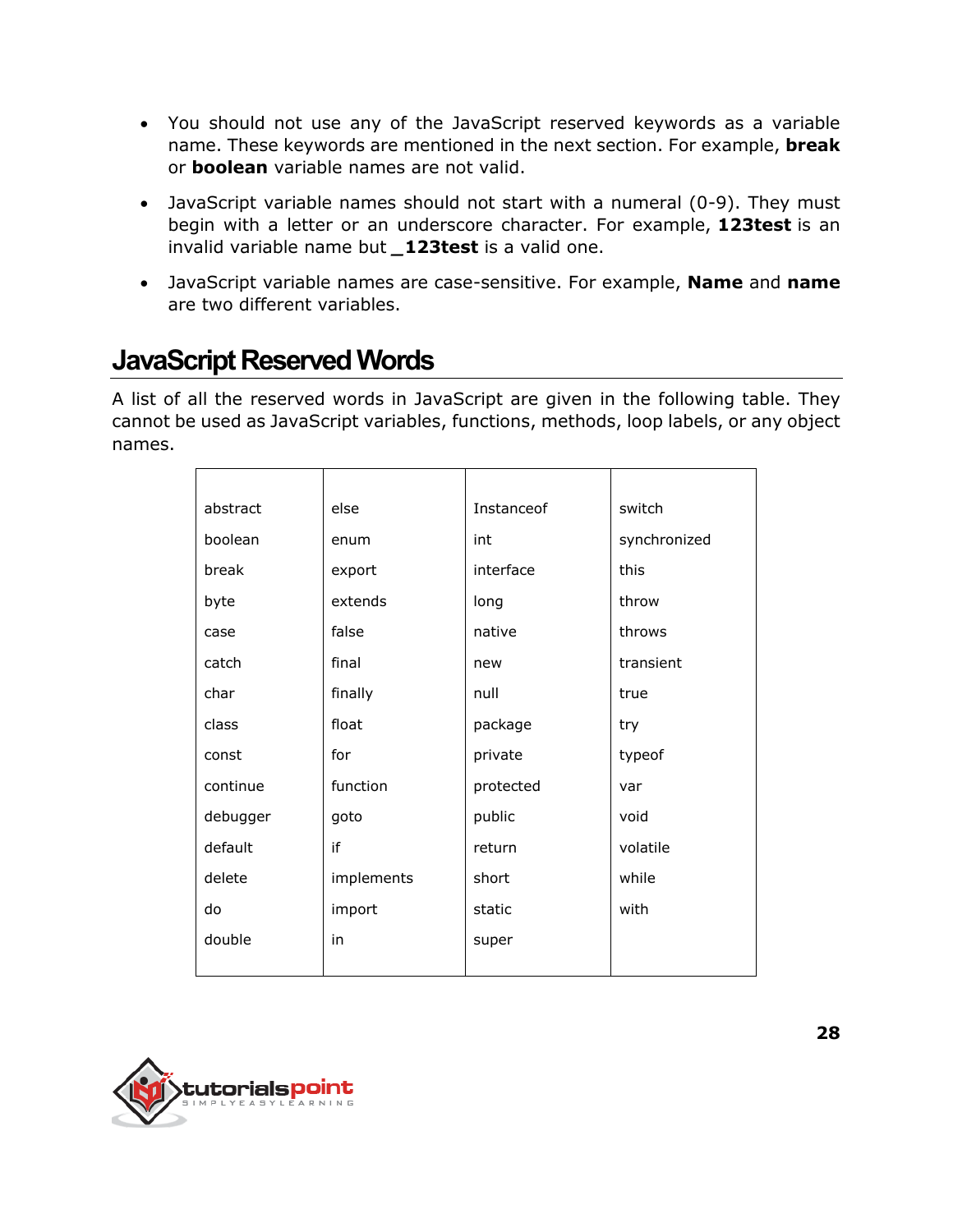## 6.JAVASCRIPT – OPERATORS

#### **What is an Operator?**

Let us take a simple expression **4 + 5 is equal to 9**. Here 4 and 5 are called **operands** and '+' is called the **operator**. JavaScript supports the following types of operators.

- Arithmetic Operators
- Comparison Operators
- Logical (or Relational) Operators
- Assignment Operators
- Conditional (or ternary) Operators

Let's have a look at all the operators one by one.

#### **Arithmetic Operators**

JavaScript supports the following arithmetic operators:

Assume variable A holds 10 and variable B holds 20, then:

| S. No.       | <b>Operator and Description</b>             |
|--------------|---------------------------------------------|
|              | + (Addition)                                |
| $\mathbf{1}$ | Adds two operands                           |
|              | <b>Ex:</b> $A + B$ will give 30             |
|              | - (Subtraction)                             |
| 2            | Subtracts the second operand from the first |
|              | <b>Ex:</b> $A - B$ will give $-10$          |
|              |                                             |

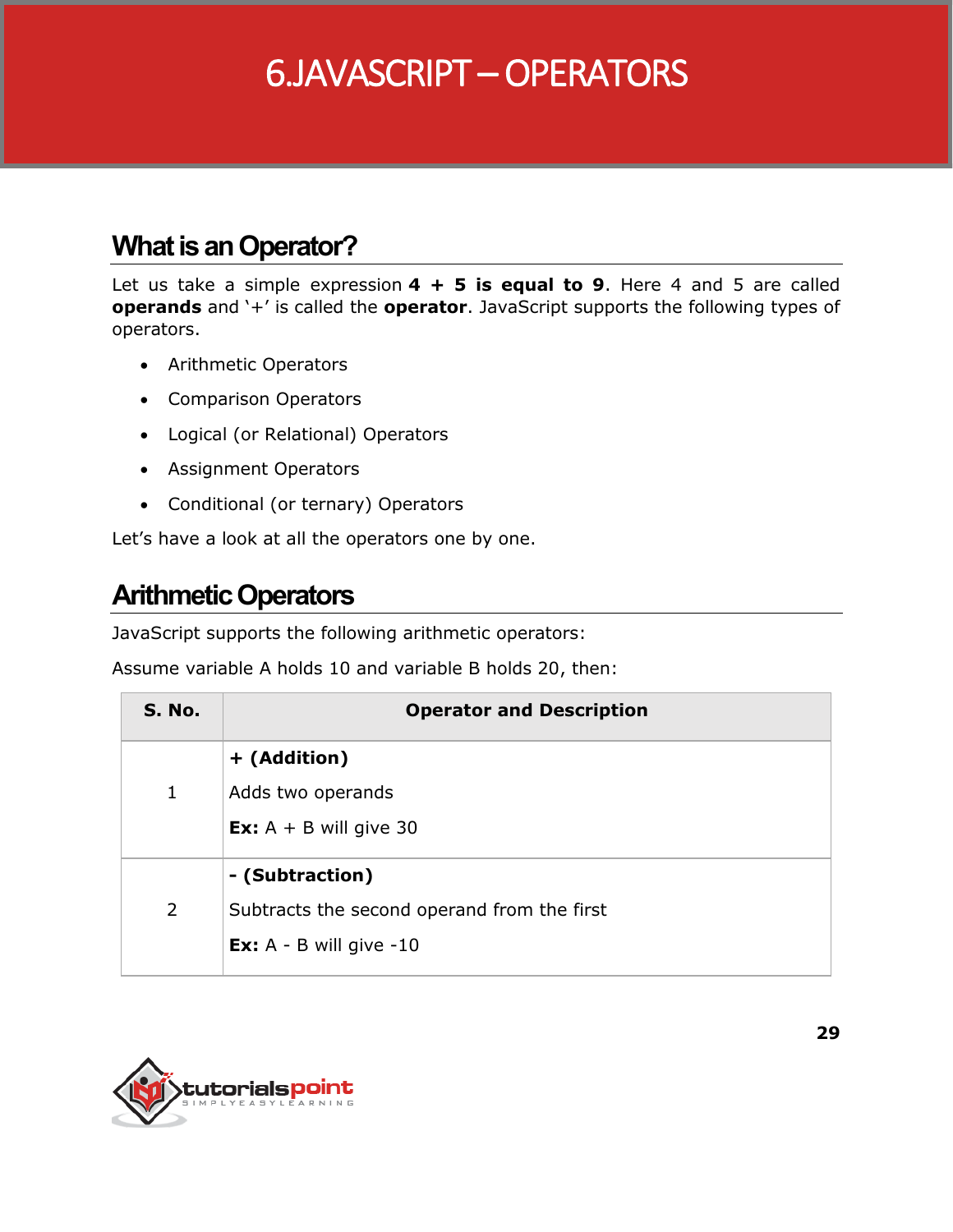|                | * (Multiplication)                           |
|----------------|----------------------------------------------|
| 3              | Multiply both operands                       |
|                | <b>Ex:</b> A $*$ B will give 200             |
|                | / (Division)                                 |
| $\overline{4}$ | Divide the numerator by the denominator      |
|                | <b>Ex:</b> $B / A$ will give 2               |
|                | % (Modulus)                                  |
| 5              | Outputs the remainder of an integer division |
|                | <b>Ex:</b> $B \% A will give 0$              |
|                | ++ (Increment)                               |
| 6              | Increases an integer value by one            |
|                | <b>Ex:</b> $A++$ will give 11                |
|                | -- (Decrement)                               |
| $\overline{7}$ | Decreases an integer value by one            |
|                | <b>Ex:</b> A-- will give $9$                 |

**Note:** Addition operator (**+**) works for Numeric as well as Strings. e.g. "a" + 10 will give "a10".

Example

The following code shows how to use arithmetic operators in JavaScript.

<html> <body> <script type="text/javascript">  $<$ ! $$ var  $a = 33;$ 

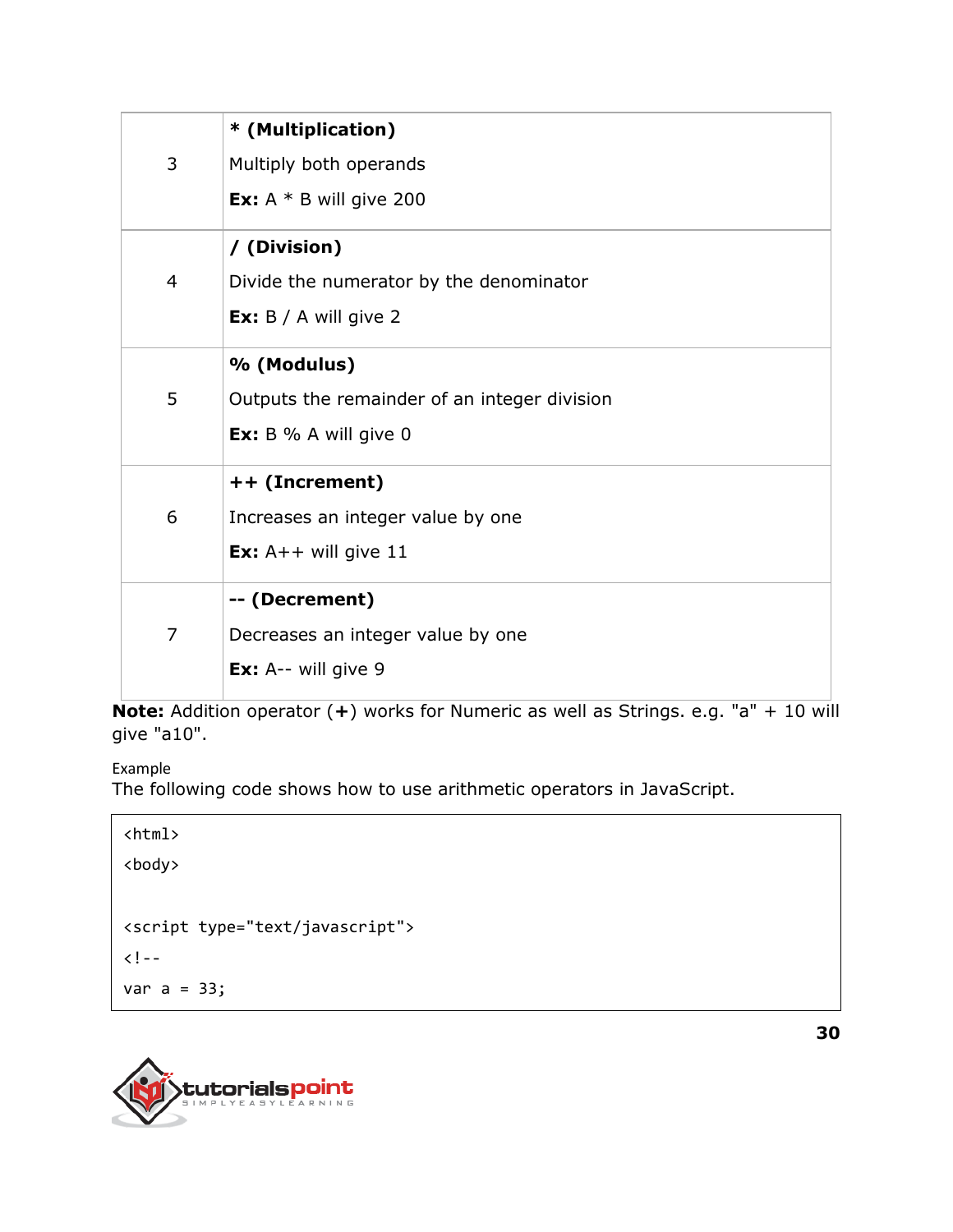```
var b = 10;
var c = "Test";
var linebreak = "<br />";
document.write("a + b = ");result = a + b;
document.write(result);
document.write(linebreak);
document.write("a - b =");
result = a - b;
document.write(result);
document.write(linebreak);
document.write("a / b =");
result = a / b;
document.write(result);
document.write(linebreak);
document.write("a % b =");
result = a % b;document.write(result);
document.write(linebreak);
document.write("a + b + c =");
result = a + b + c;
document.write(result);
document.write(linebreak);
```
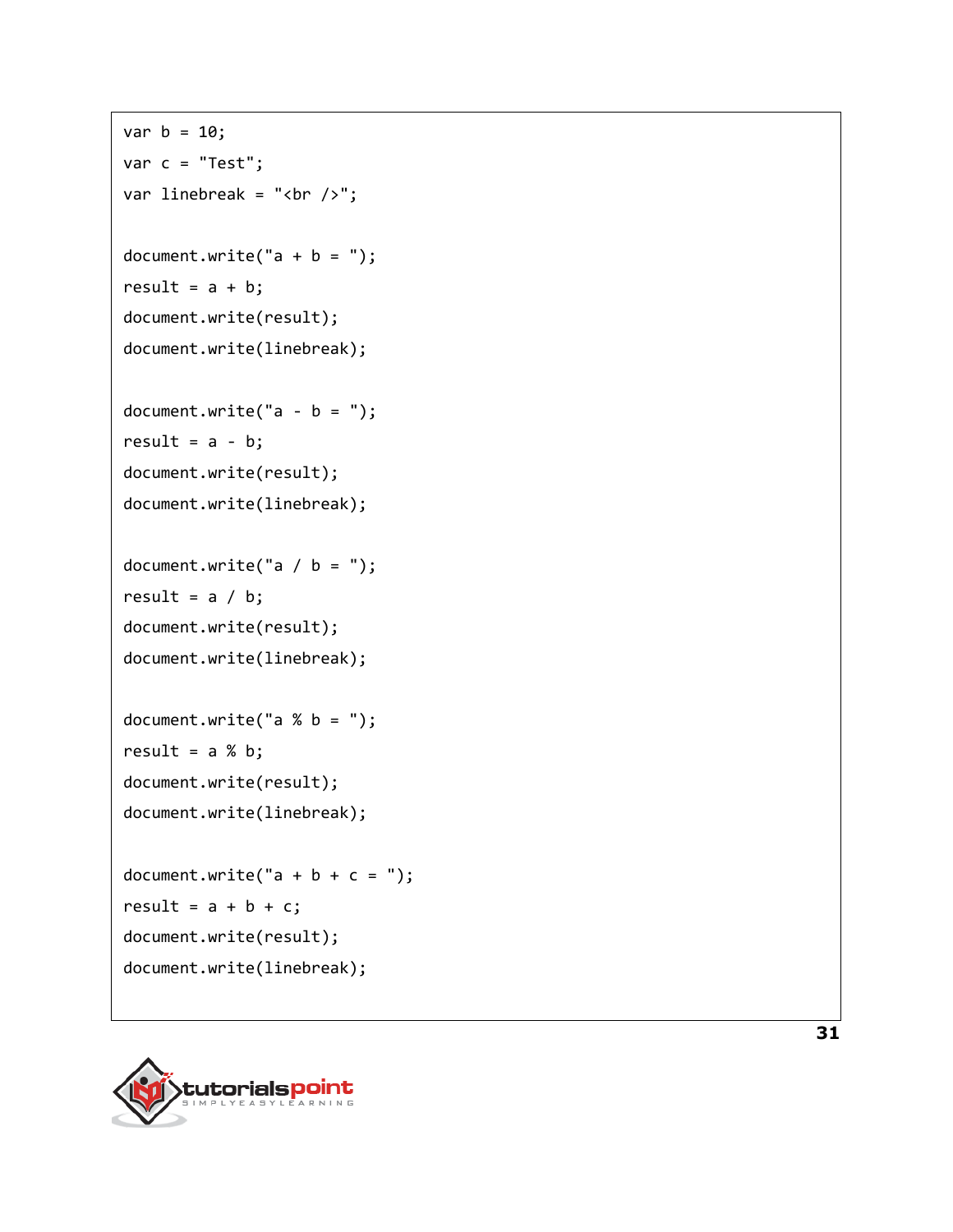```
a = a++;document.write("a++ = ");result = a++;document.write(result);
document.write(linebreak);
b = b--;document.write("b-- = ");result = b--;document.write(result);
document.write(linebreak);
//-->
</script>
<p>Set the variables to different values and then try...</p>
</body>
</html>
```
**Output** 

```
a + b = 43a - b = 23a / b = 3.3a % b = 3
a + b + c = 43Test
a++ = 33b-- = 10Set the variables to different values and then try...
```
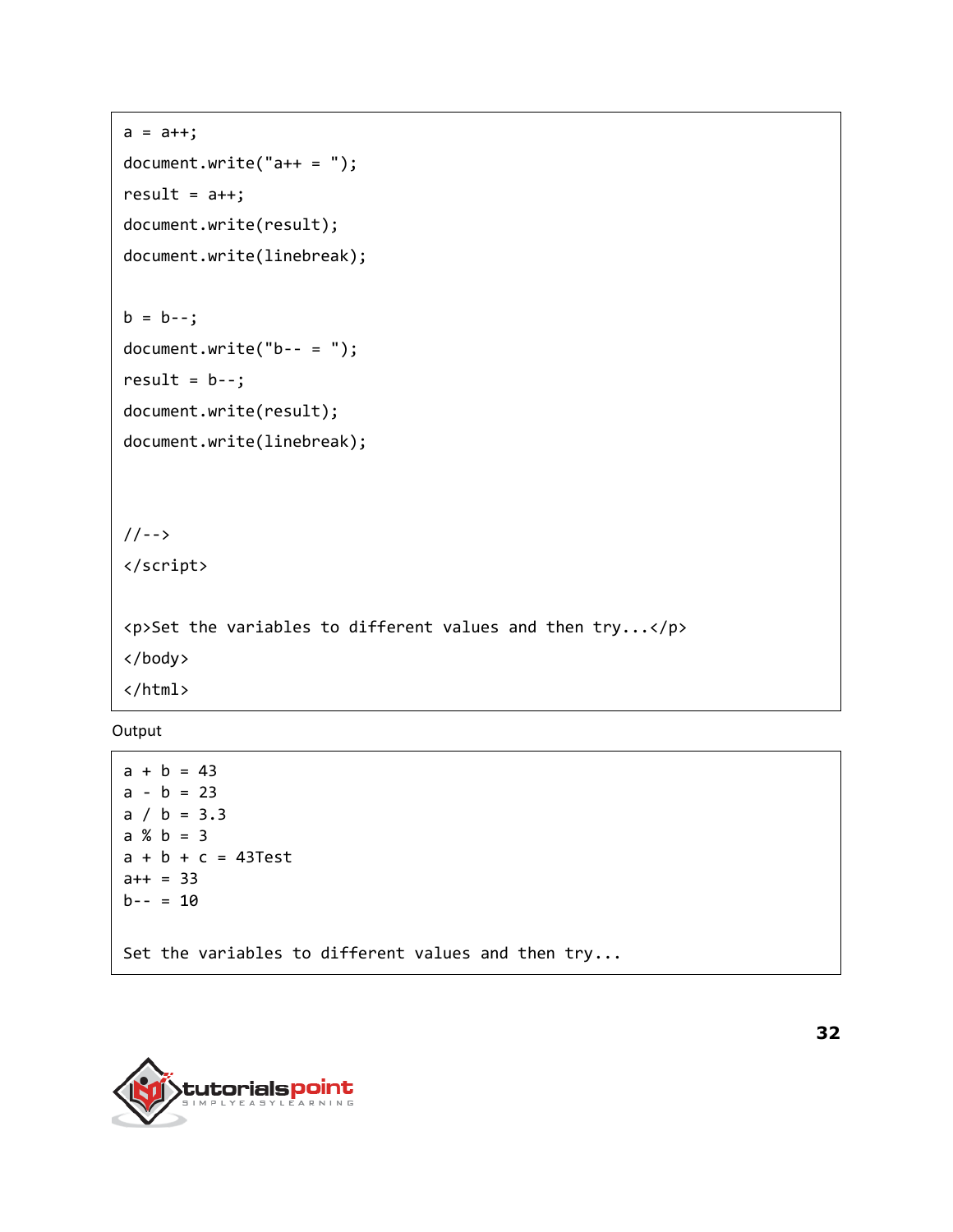### **Comparison Operators**

JavaScript supports the following comparison operators:

Assume variable A holds 10 and variable B holds 20, then:

| S.No           | <b>Operator and Description</b>                                                                                                                                                                                              |
|----------------|------------------------------------------------------------------------------------------------------------------------------------------------------------------------------------------------------------------------------|
| $\mathbf{1}$   | $==$ (Equal)<br>Checks if the value of two operands are equal or not, if yes, then<br>the condition becomes true.<br><b>Ex:</b> $(A == B)$ is not true.                                                                      |
| $\overline{2}$ | $!=$ (Not Equal)<br>Checks if the value of two operands are equal or not, if the values<br>are not equal, then the condition becomes true.<br><b>Ex:</b> $(A != B)$ is true.                                                 |
| 3              | > (Greater than)<br>Checks if the value of the left operand is greater than the value of<br>the right operand, if yes, then the condition becomes true.<br><b>Ex:</b> $(A > B)$ is not true.                                 |
| $\overline{4}$ | < (Less than)<br>Checks if the value of the left operand is less than the value of the<br>right operand, if yes, then the condition becomes true.<br><b>Ex:</b> $(A < B)$ is true.                                           |
| 5              | >= (Greater than or Equal to)<br>Checks if the value of the left operand is greater than or equal to<br>the value of the right operand, if yes, then the condition becomes<br>true.<br><b>Ex:</b> $(A \gt = B)$ is not true. |

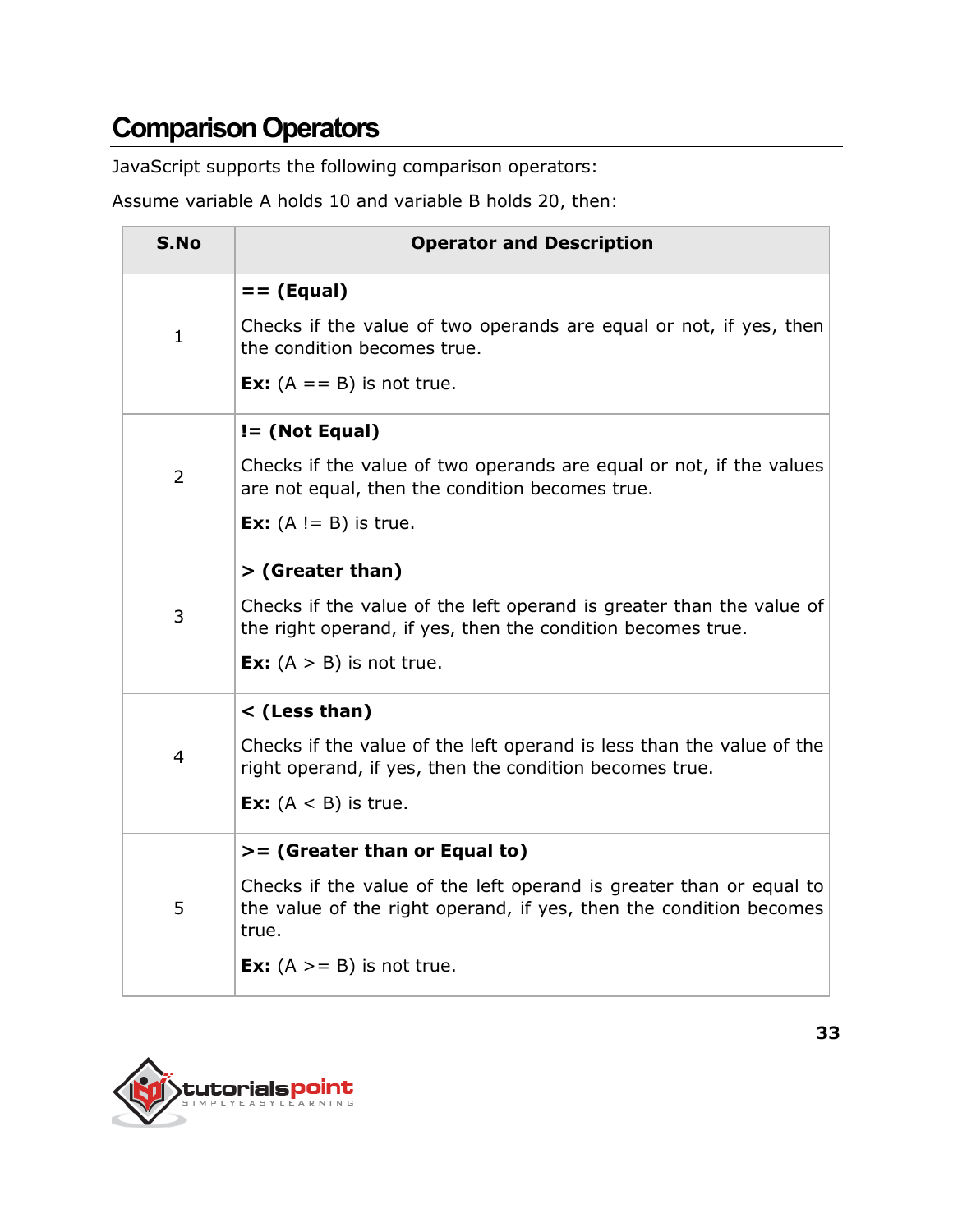|   | $\leq$ (Less than or Equal to)                                                                                                               |
|---|----------------------------------------------------------------------------------------------------------------------------------------------|
| 6 | Checks if the value of the left operand is less than or equal to the<br>value of the right operand, if yes, then the condition becomes true. |
|   | <b>Ex:</b> $(A \le B)$ is true.                                                                                                              |

**34**

Example

The following code shows how to use comparison operators in JavaScript.

```
<html>
<body>
<script type="text/javascript">
<! - -
var a = 10;
var b = 20;
var linebreak = "<br />";
document.write("(a == b) => ");
result = (a == b);
document.write(result);
document.write(linebreak);
document.write("(a < b) => ");
result = (a < b);
document.write(result);
document.write(linebreak);
document.write("(a > b) => ");
result = (a > b);
document.write(result);
document.write(linebreak);
```
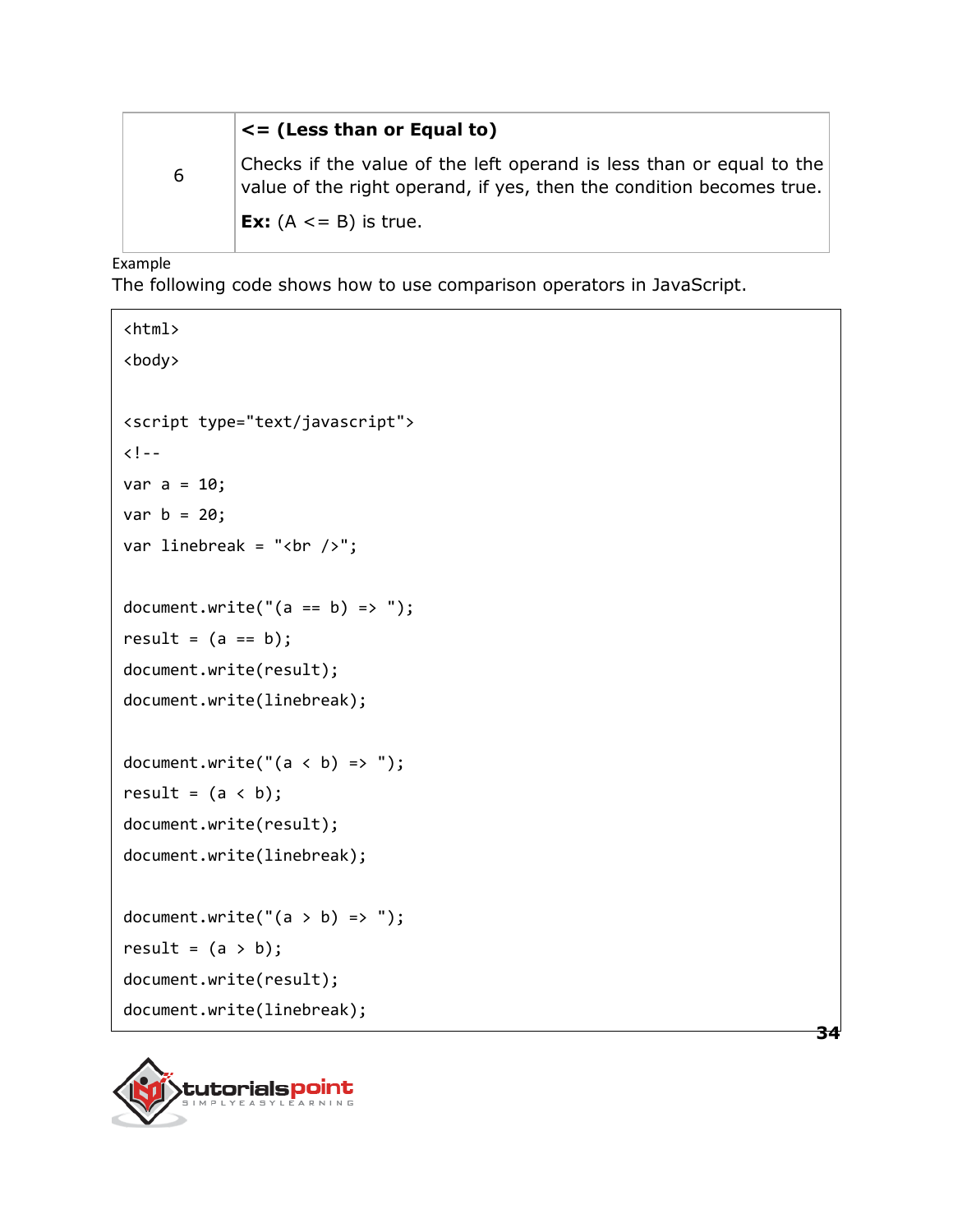```
document.write("(a != b) => ");
result = (a != b);
document.write(result);
document.write(linebreak);
document.write("(a \ge b) \Rightarrow");
result = (a \gt=b);document.write(result);
document.write(linebreak);
document.write("(a \le b) => ");
result = (a \le b);
document.write(result);
document.write(linebreak);
//-->
</script>
<p>Set the variables to different values and different operators and then 
try...</p>
</body>
</html>
```
Output

```
(a == b) \Rightarrow false(a < b) \Rightarrow true(a > b) \Rightarrow false(a != b) \Rightarrow true(a \ge b) \Rightarrow false
```


**35**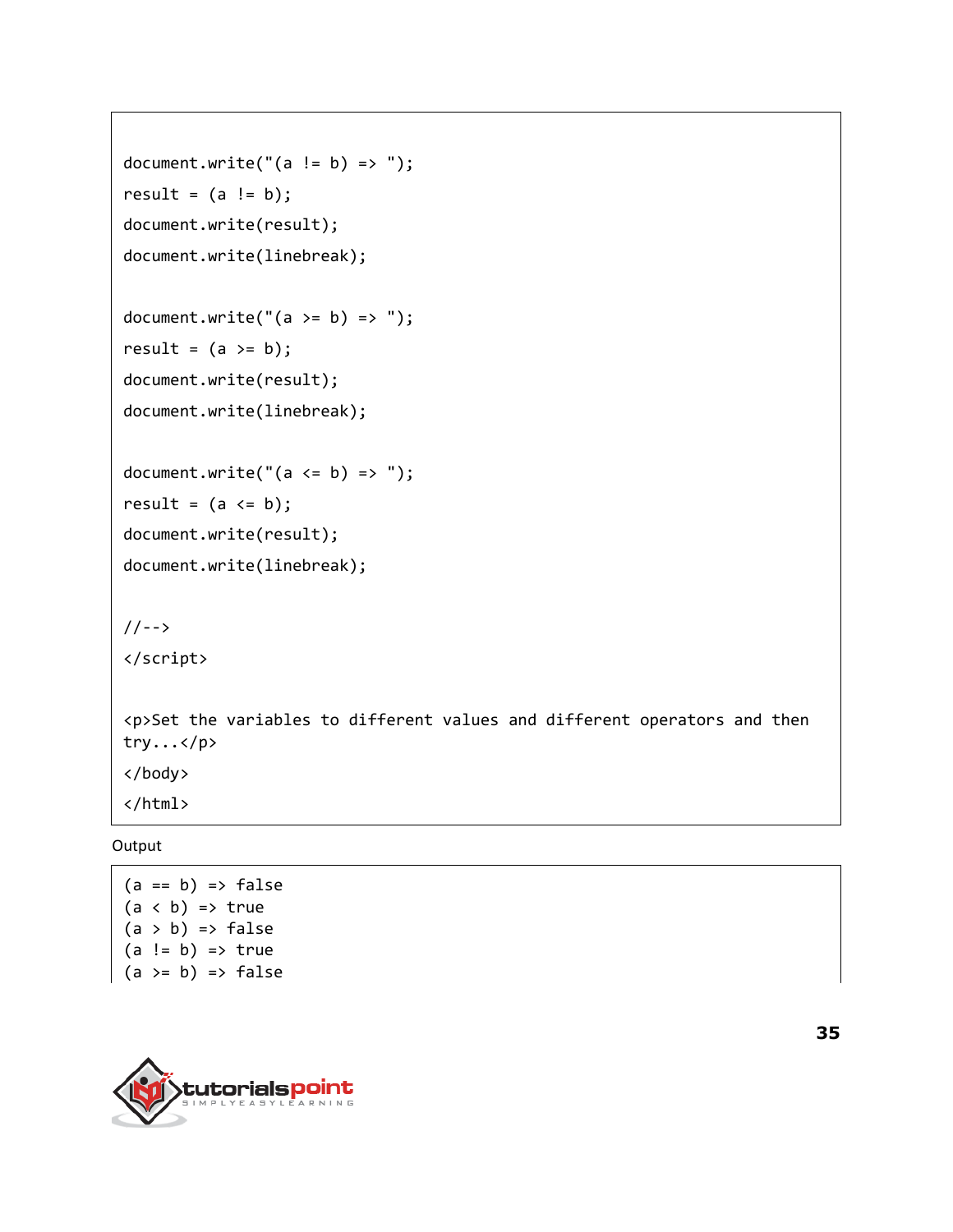```
(a \leq b) \Rightarrow trueSet the variables to different values and different operators and then 
try...
```
### **Logical Operators**

JavaScript supports the following logical operators:

Assume variable A holds 10 and variable B holds 20, then:

| S.No           | <b>Operator and Description</b>                                                                                                                                               |
|----------------|-------------------------------------------------------------------------------------------------------------------------------------------------------------------------------|
| $\mathbf{1}$   | && (Logical AND)<br>If both the operands are non-zero, then the condition becomes true.<br><b>Ex:</b> $(A \& B)$ is true.                                                     |
| $\overline{2}$ | (Logical OR)<br>If any of the two operands are non-zero, then the condition becomes true.<br><b>Ex:</b> $(A \mid B)$ is true.                                                 |
| 3              | ! (Logical NOT)<br>Reverses the logical state of its operand. If a condition is true, then the<br>Logical NOT operator will make it false.<br><b>Ex:</b> $(A \& B)$ is false. |

**Example**



**36**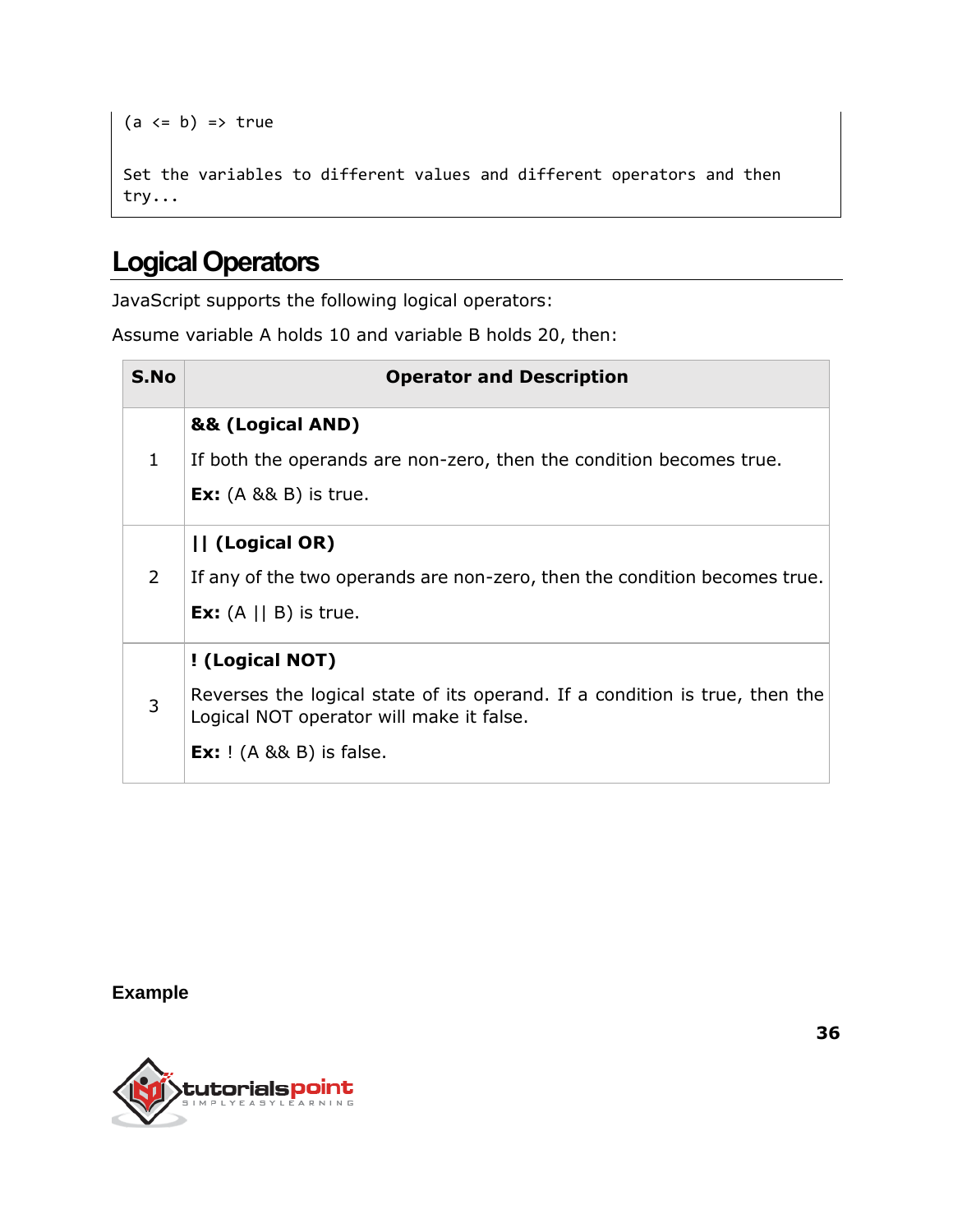Try the following code to learn how to implement Logical Operators in JavaScript.

```
<html>
<body>
<script type="text/javascript">
\langle! --
var a = true;
var b = false;var linebreak = "<br />";
document.write("(a 88 b) => ");
result = (a 88 b);
document.write(result);
document.write(linebreak);
document.write("(a || b) => ");
result = (a || b);
document.write(result);
document.write(linebreak);
document.write("!(a & 88, b) =>");
result = (!(a & 8& b));document.write(result);
document.write(linebreak);
//-->
</script>
```
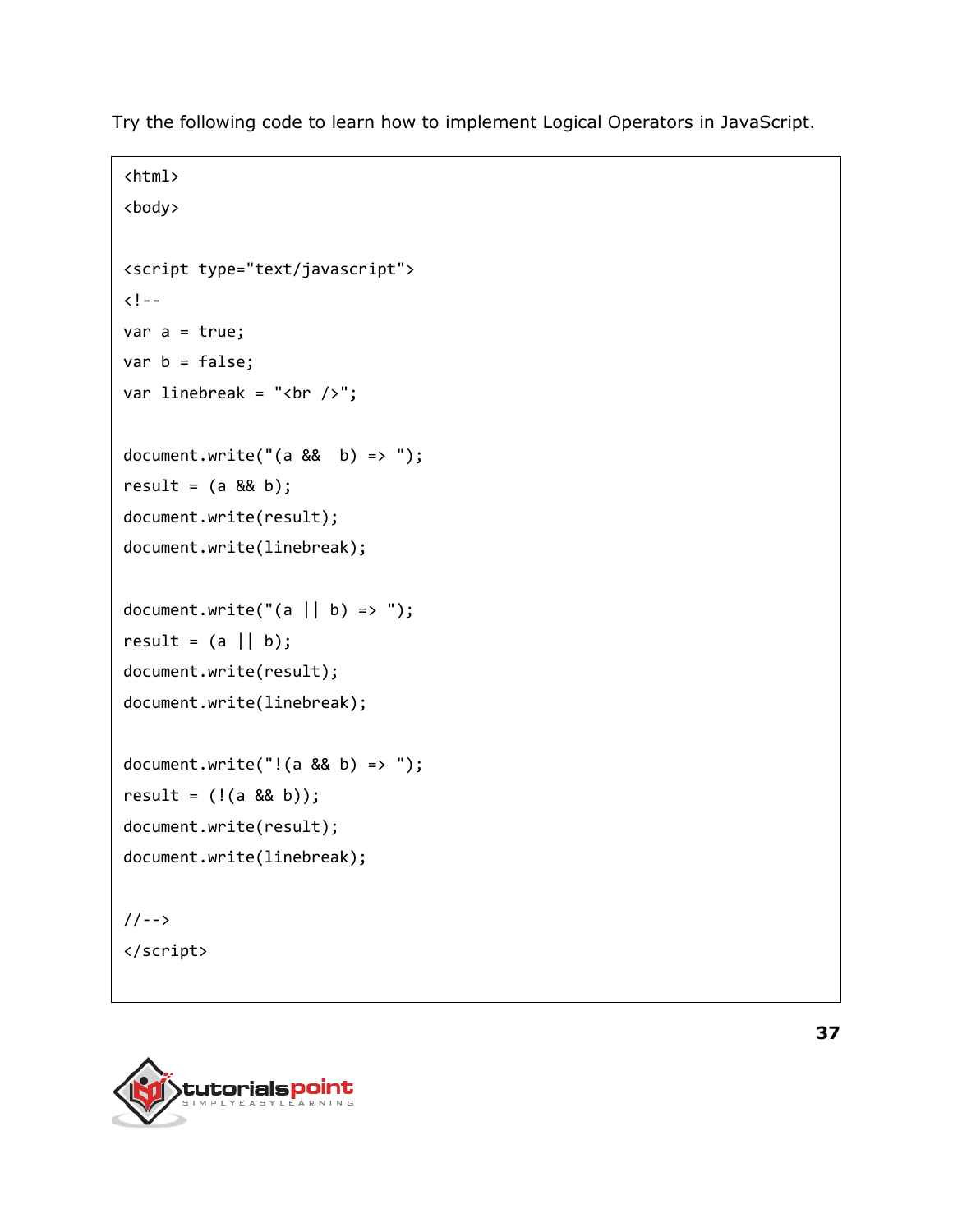```
<p>Set the variables to different values and different operators and then 
try...</p>
</body>
</html>
```
**Output** 

```
(a 88 b) \Rightarrow false(a || b) \Rightarrow true!(a && b) => true
Set the variables to different values and different operators and then 
try...
```
#### **Bitwise Operators**

JavaScript supports the following bitwise operators:

Assume variable A holds 2 and variable B holds 3, then:

| S.No           | <b>Operator and Description</b>                                                                                             |
|----------------|-----------------------------------------------------------------------------------------------------------------------------|
| 1              | & (Bitwise AND)<br>It performs a Boolean AND operation on each bit of its integer arguments.<br><b>Ex:</b> $(A \& B)$ is 2. |
| $\overline{2}$ | (BitWise OR)<br>It performs a Boolean OR operation on each bit of its integer arguments.<br><b>Ex:</b> $(A   B)$ is 3.      |
| 3              | (Bitwise XOR)<br>$\mathbf{\Lambda}$                                                                                         |

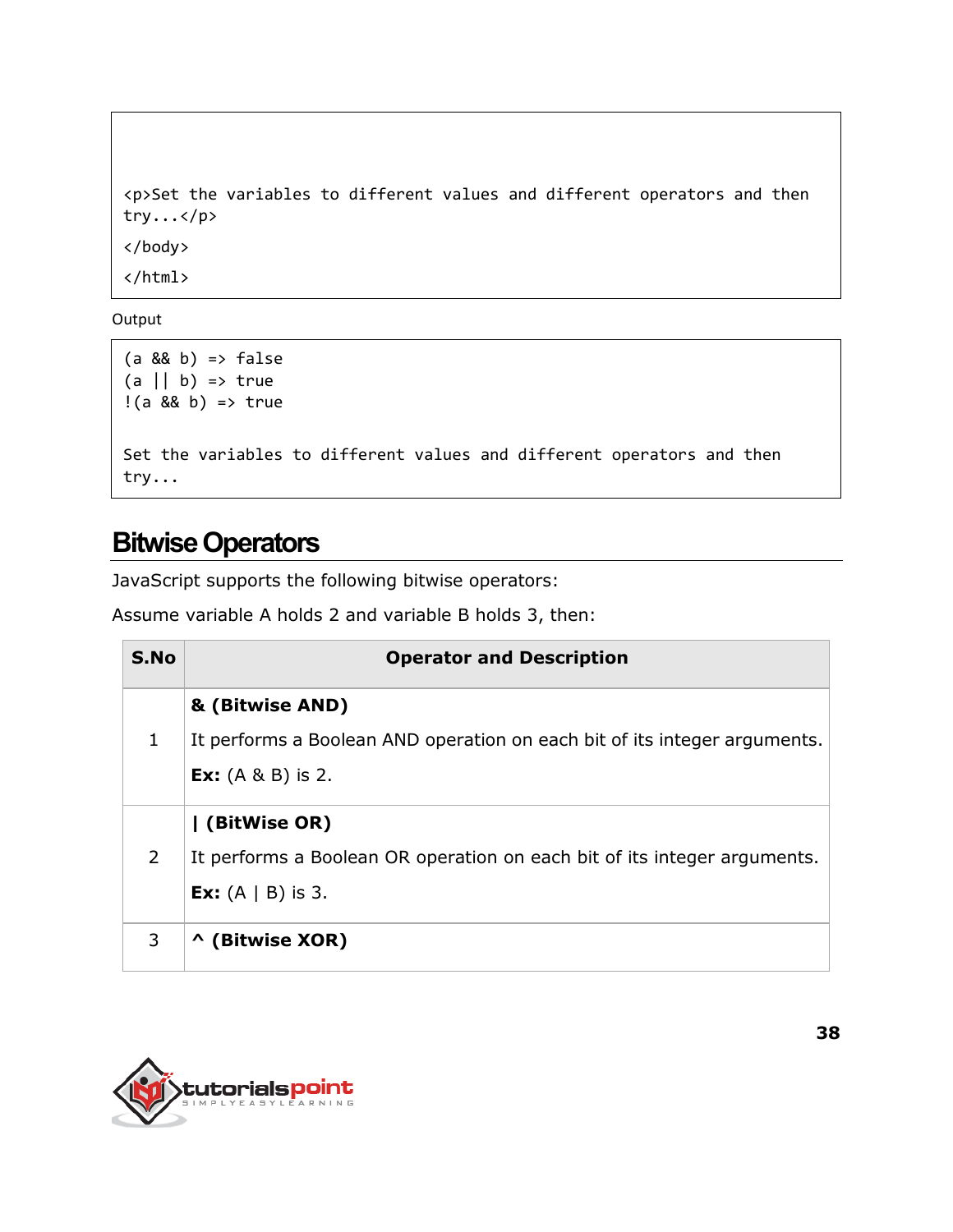|                | It performs a Boolean exclusive OR operation on each bit of its integer<br>arguments. Exclusive OR means that either operand one is true or operand<br>two is true, but not both.                                                                                                                         |
|----------------|-----------------------------------------------------------------------------------------------------------------------------------------------------------------------------------------------------------------------------------------------------------------------------------------------------------|
|                | <b>Ex:</b> $(A \wedge B)$ is 1.                                                                                                                                                                                                                                                                           |
|                | $\sim$ (Bitwise Not)                                                                                                                                                                                                                                                                                      |
| 4              | It is a unary operator and operates by reversing all the bits in the operand.                                                                                                                                                                                                                             |
|                | <b>Ex:</b> $(\sim B)$ is -4.                                                                                                                                                                                                                                                                              |
|                | << (Left Shift)                                                                                                                                                                                                                                                                                           |
| 5              | It moves all the bits in its first operand to the left by the number of places<br>specified in the second operand. New bits are filled with zeros. Shifting a<br>value left by one position is equivalent to multiplying it by 2, shifting two<br>positions is equivalent to multiplying by 4, and so on. |
|                | <b>Ex:</b> $(A \lt\lt 1)$ is 4.                                                                                                                                                                                                                                                                           |
|                | >> (Right Shift)                                                                                                                                                                                                                                                                                          |
| 6              | Binary Right Shift Operator. The left operand's value is moved right by the<br>number of bits specified by the right operand.                                                                                                                                                                             |
|                | <b>Ex:</b> $(A \gt 1)$ is 1.                                                                                                                                                                                                                                                                              |
|                | >>> (Right shift with Zero)                                                                                                                                                                                                                                                                               |
| $\overline{7}$ | This operator is just like the $\gg$ operator, except that the bits shifted in<br>on the left are always zero.                                                                                                                                                                                            |
|                | <b>Ex:</b> $(A \gg 1)$ is 1.                                                                                                                                                                                                                                                                              |
| Example        |                                                                                                                                                                                                                                                                                                           |

Try the following code to implement Bitwise operator in JavaScript.

<html>

<body>

<script type="text/javascript">



**39**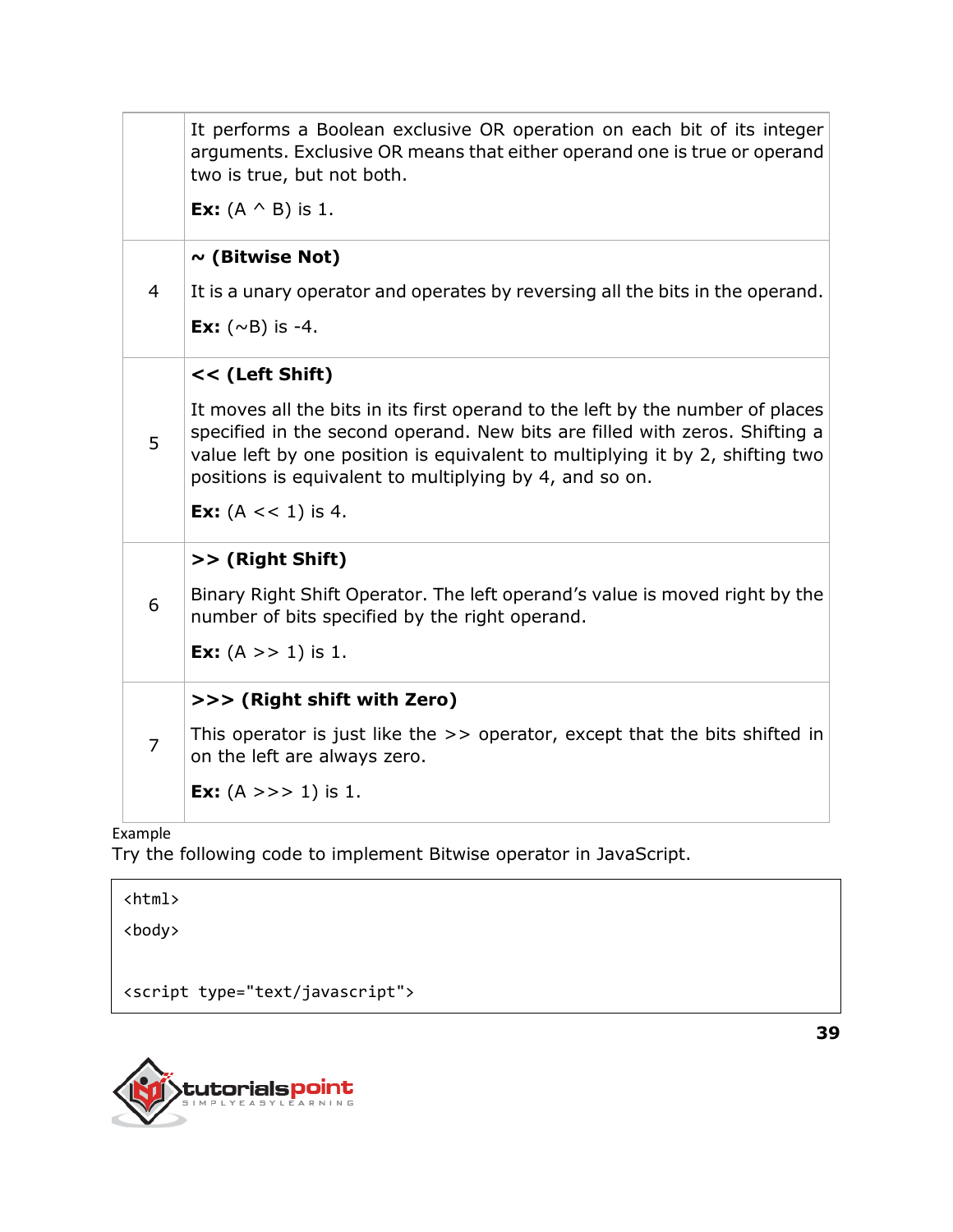```
\langle! --
var a = 2; // Bit presentation 10
var b = 3; // Bit presentation 11
var linebreak = "<br /)";
document.write("(a & b) \Rightarrow");
result = (a & b);
document.write(result);
document.write(linebreak);
document.write("(a | b) => ");
result = (a | b);
document.write(result);
document.write(linebreak);
document.write("(a ^ b) => ");
result = (a \land b);
document.write(result);
document.write(linebreak);
document.write("(-b) => ");result = (\neg b);
document.write(result);
document.write(linebreak);
document.write("(a \lt\lt b) => ");
result = (a \lt\lt b);
document.write(result);
document.write(linebreak);
```


**40**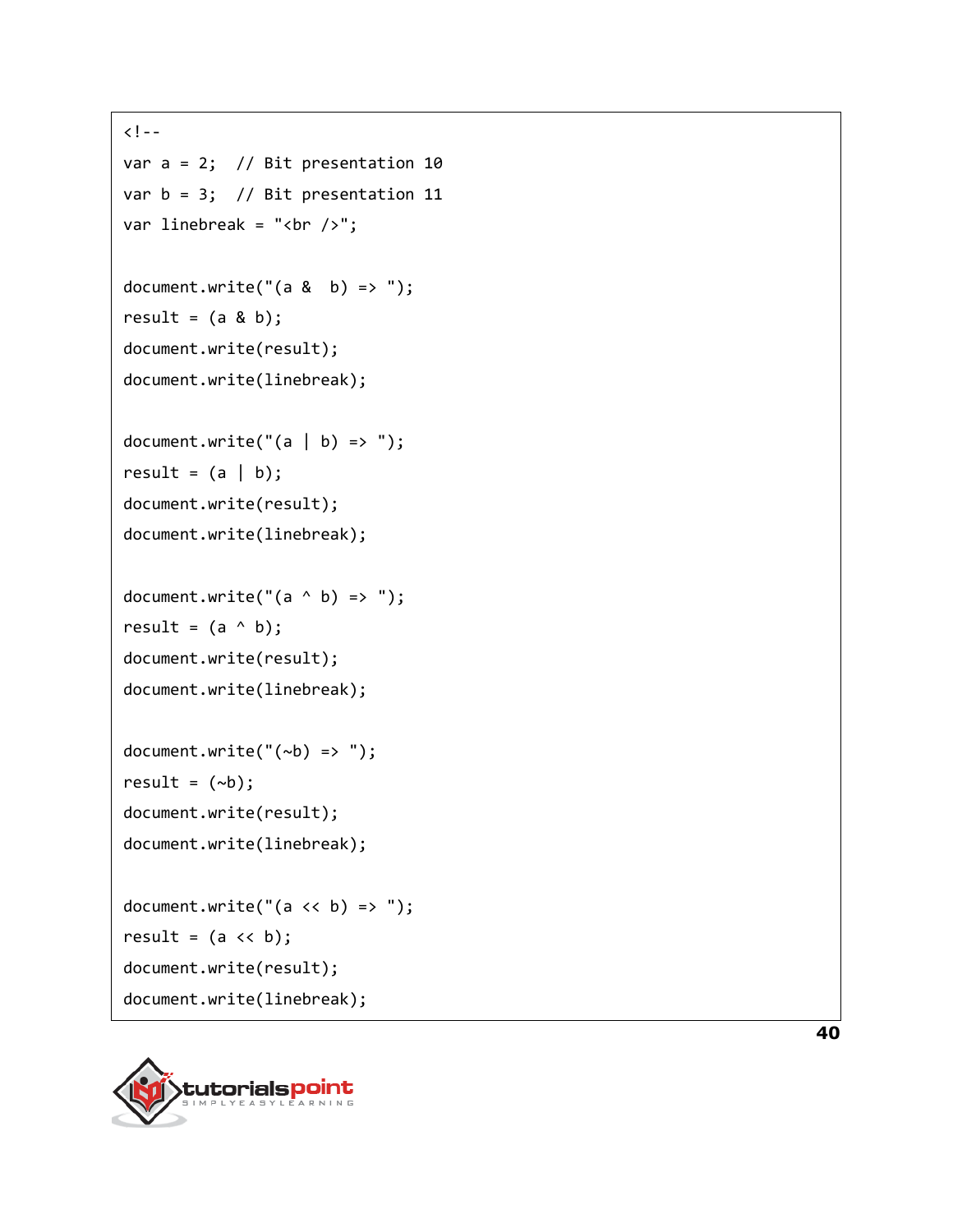```
document.write("(a \gg b) => ");
result = (a \gg b);
document.write(result);
document.write(linebreak);
```
//--> </script>

<p>Set the variables to different values and different operators and then try...</p>

</body>

</html>

**Output** 

```
(a & b) \Rightarrow 2(a | b) \Rightarrow 3(a \land b) \Rightarrow 1(\sim b) => -4
(a \ll b) \Rightarrow 16(a \rightarrow b) \Rightarrow 0Set the variables to different values and different operators and then 
try...
```
#### **Assignment Operators**

JavaScript supports the following assignment operators:

| S.No | <b>Operator and Description</b>                                     |
|------|---------------------------------------------------------------------|
|      | $\mathbf{r} = \mathbf{S}$ imple Assignment )                        |
|      | Assigns values from the right side operand to the left side operand |

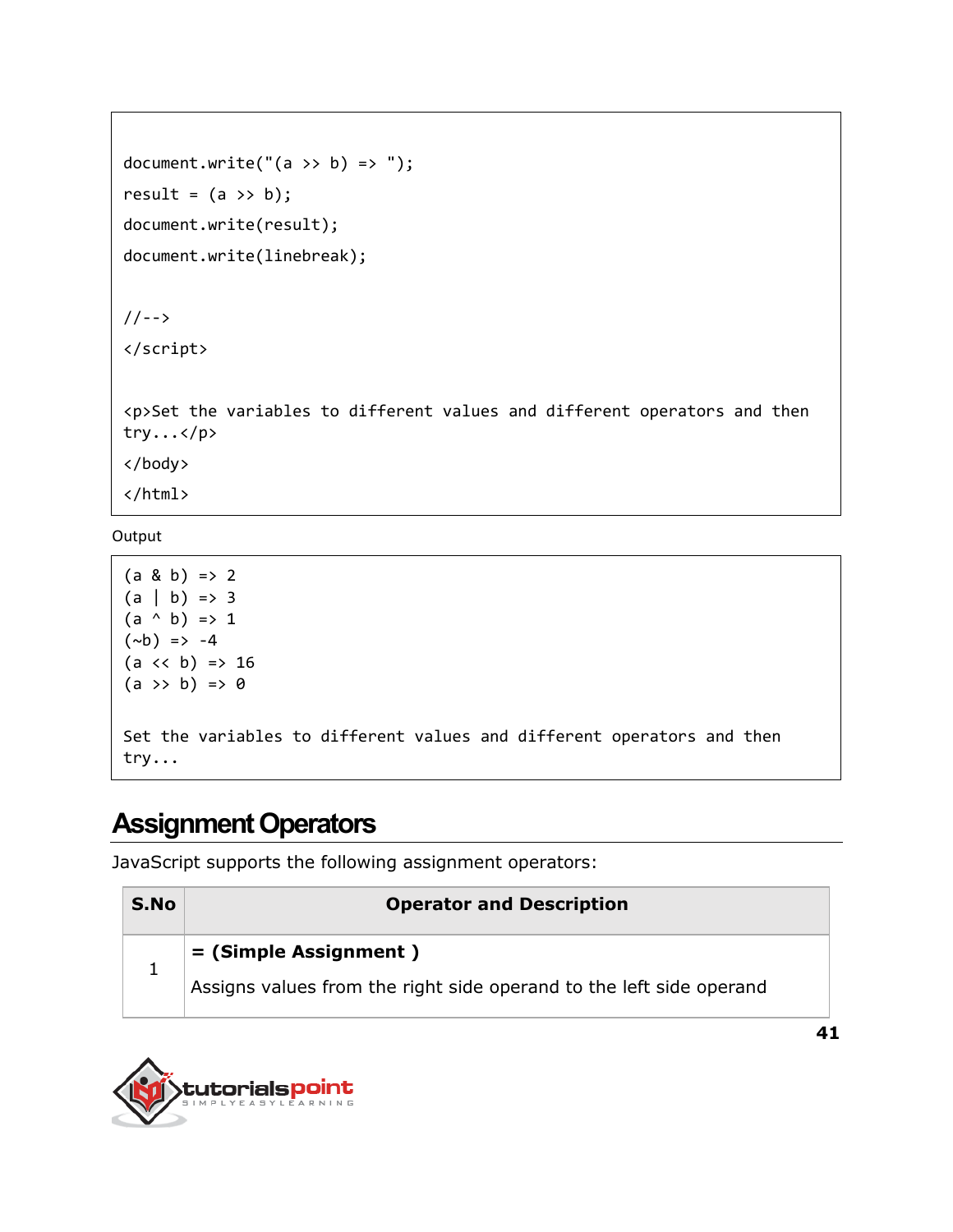**Ex:**  $C = A + B$  will assign the value of  $A + B$  into C 2 **+= (Add and Assignment)** It adds the right operand to the left operand and assigns the result to the left operand. **Ex:**  $C + A$  is equivalent to  $C = C + A$ 3 **-= (Subtract and Assignment)** It subtracts the right operand from the left operand and assigns the result to the left operand. **Ex:**  $C = A$  is equivalent to  $C = C - A$ 4 **\*= (Multiply and Assignment)** It multiplies the right operand with the left operand and assigns the result to the left operand. **Ex:**  $C^* = A$  is equivalent to  $C = C^* A$ 5 **/= (Divide and Assignment)** It divides the left operand with the right operand and assigns the result to the left operand. **Ex:**  $C$  /= A is equivalent to  $C = C / A$ 6 **%= (Modules and Assignment)** It takes modulus using two operands and assigns the result to the left operand. **Ex:**  $C\% = A$  is equivalent to  $C = C\%$  A

**Note:** Same logic applies to Bitwise operators, so they will become  $\langle \langle -\rangle \rangle = I$ ,  $\langle \rangle = -I$ ,  $&=$ ,  $| =$  and  $\wedge =$ .

Example

Try the following code to implement assignment operator in JavaScript.

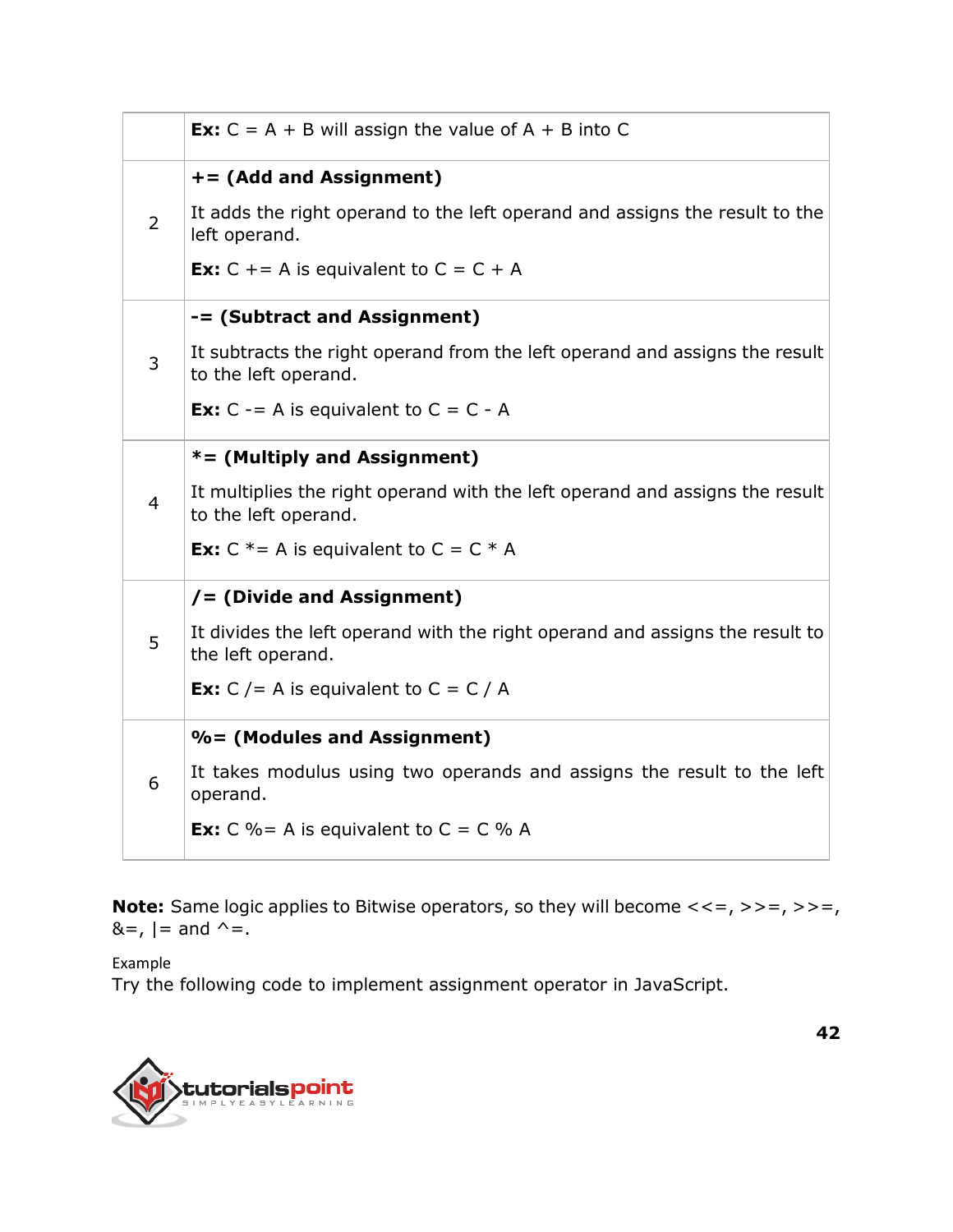```
<html>
<body>
<script type="text/javascript">
<!- -var a = 33;var b = 10;
var linebreak = "<br />";
document.write("Value of a \Rightarrow (a = b) \Rightarrow");
result = (a = b);
document.write(result);
document.write(linebreak);
document.write("Value of a \Rightarrow (a \neq b) \Rightarrow");
result = (a + b);
document.write(result);
document.write(linebreak);
document.write("Value of a \Rightarrow (a -b) \Rightarrow");
result = (a -b);
document.write(result);
document.write(linebreak);
document.write("Value of a \Rightarrow (a \neq b) \Rightarrow");
result = (a * = b);
document.write(result);
document.write(linebreak);
```


**43**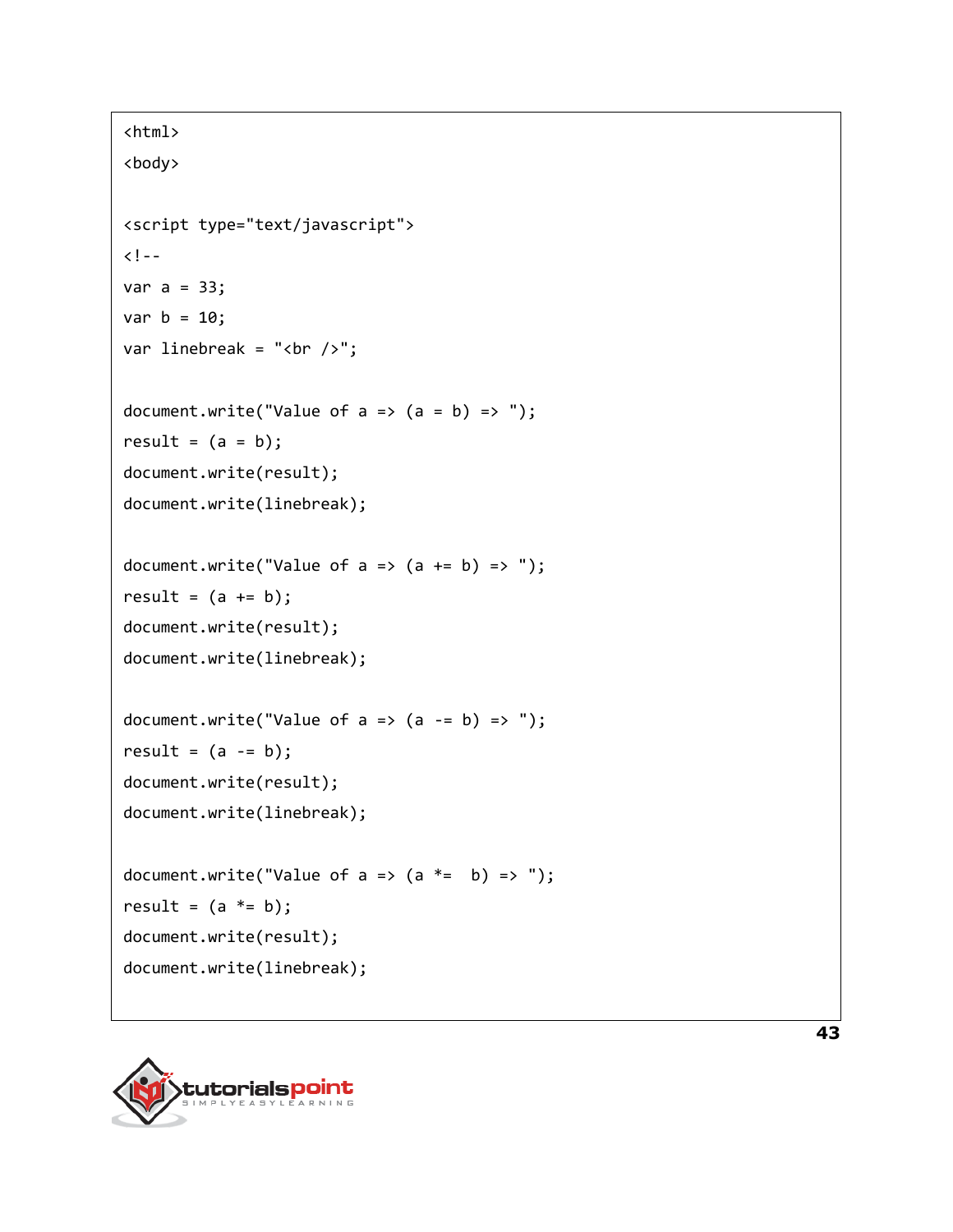```
document.write("Value of a \Rightarrow (a \neq b) \Rightarrow");
result = (a /= b);
document.write(result);
document.write(linebreak);
document.write("Value of a => (a %= b) => ");
result = (a %= b);document.write(result);
document.write(linebreak);
//-->
</script>
<p>Set the variables to different values and different operators and then 
try...</p>
</body>
</html>
```
**Output** 

Value of  $a \Rightarrow (a = b) \Rightarrow 10$ Value of  $a \Rightarrow (a \neq b) \Rightarrow 20$ Value of  $a \Rightarrow (a -b) \Rightarrow 10$ Value of a =>  $(a * = b)$  => 100 Value of  $a \Rightarrow (a \neq b) \Rightarrow 10$ Value of  $a \Rightarrow (a \& b) \Rightarrow 0$ Set the variables to different values and different operators and then try...

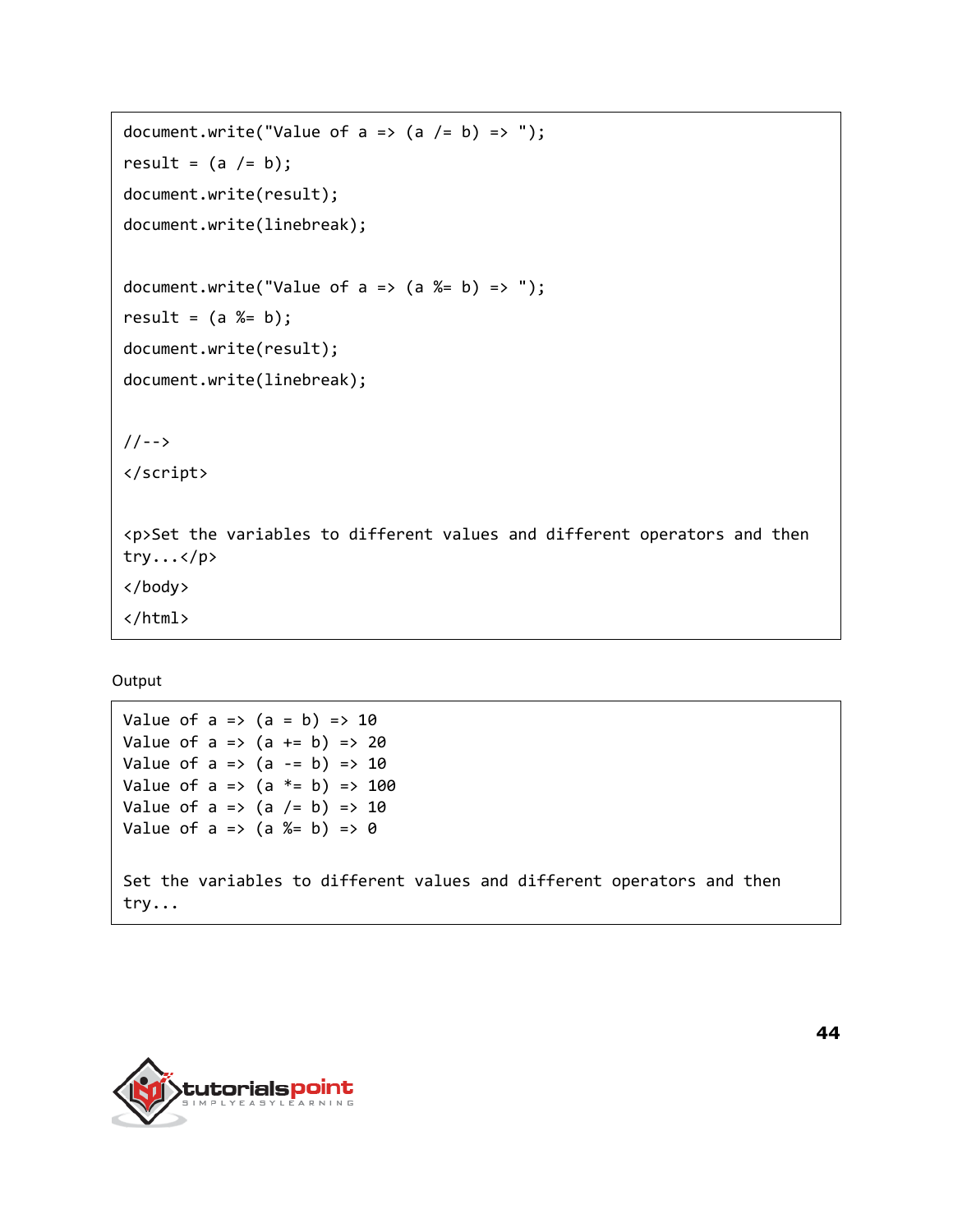#### **Miscellaneous Operators**

We will discuss two operators here that are quite useful in JavaScript: the **conditional operator (? :)** and the **typeof operator**.

#### **Conditional Operator (? :)**

The conditional operator first evaluates an expression for a true or false value and then executes one of the two given statements depending upon the result of the evaluation.

| <b>Operator and Description</b>                          |
|----------------------------------------------------------|
| $\mid$ ? : (Conditional )                                |
| If Condition is true? Then value $X :$ Otherwise value Y |
|                                                          |

Example

Try the following code to understand how the Conditional Operator works in JavaScript.

**45**

<html>

```
<body>
<script type="text/javascript">
\langle! --
var a = 10;
var b = 20;
var linebreak = "<br /)";
document.write ("((a > b) ? 100 : 200) => ");result = (a > b) ? 100 : 200;
document.write(result);
document.write(linebreak);
document.write ("((a < b) ? 100 : 200) =& ");
```
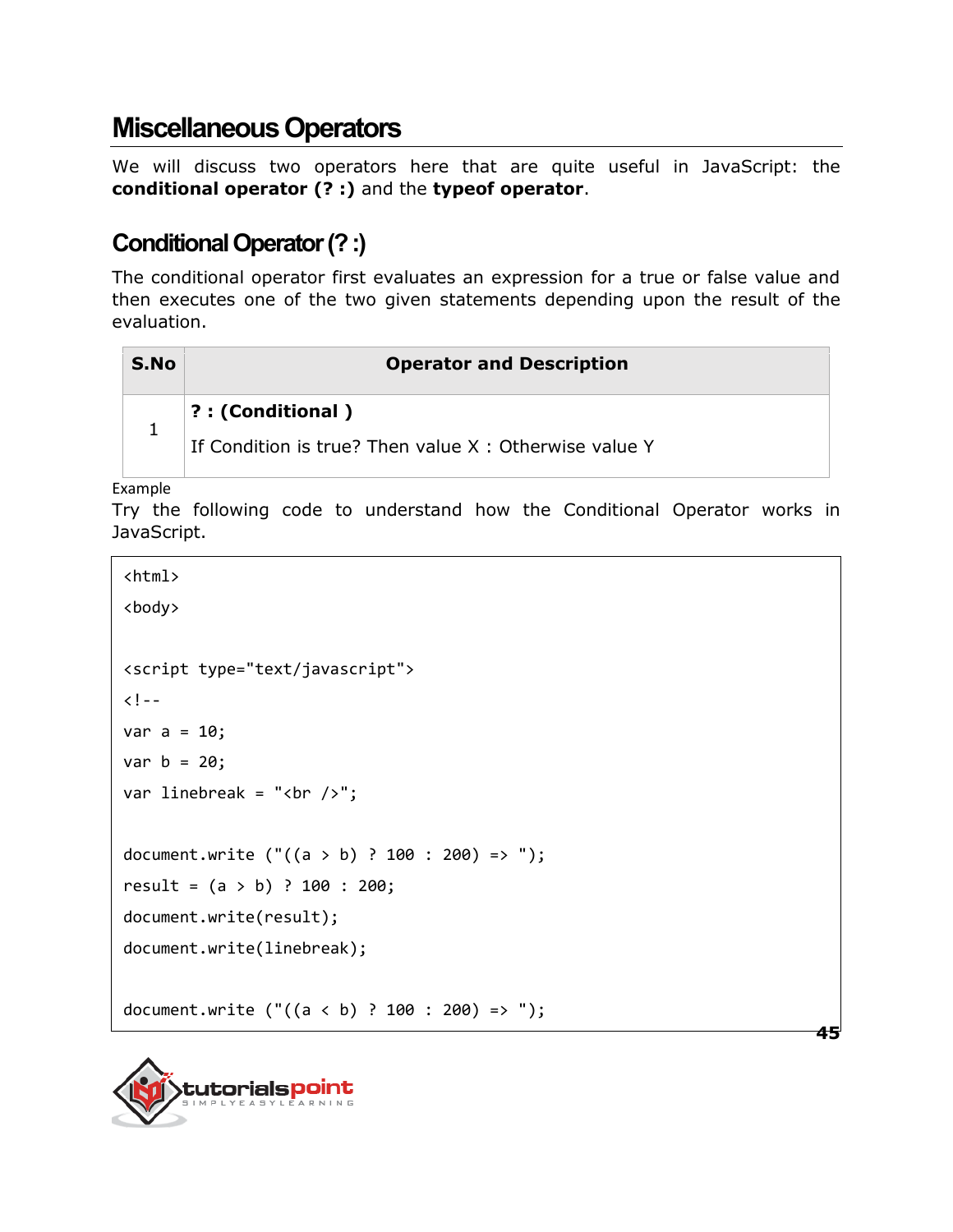```
result = (a < b) ? 100 : 200;
document.write(result);
document.write(linebreak);
//-->
</script>
<p>Set the variables to different values and different operators and then 
try...</p>
</body>
</html>
```
**Output** 

```
((a \gt b) ? 100 : 200) => 200
((a < b) ? 100 : 200) => 100
Set the variables to different values and different operators and then 
try...
```
#### **typeof Operator**

The **typeof** operator is a unary operator that is placed before its single operand, which can be of any type. Its value is a string indicating the data type of the operand.

The *typeof* operator evaluates to "number", "string", or "boolean" if its operand is a number, string, or boolean value and returns true or false based on the evaluation.

Here is a list of the return values for the **typeof** Operator.

| <b>Type</b>   | <b>String Returned by typeof</b> |
|---------------|----------------------------------|
| Number        | "number"                         |
| <b>String</b> | "string"                         |

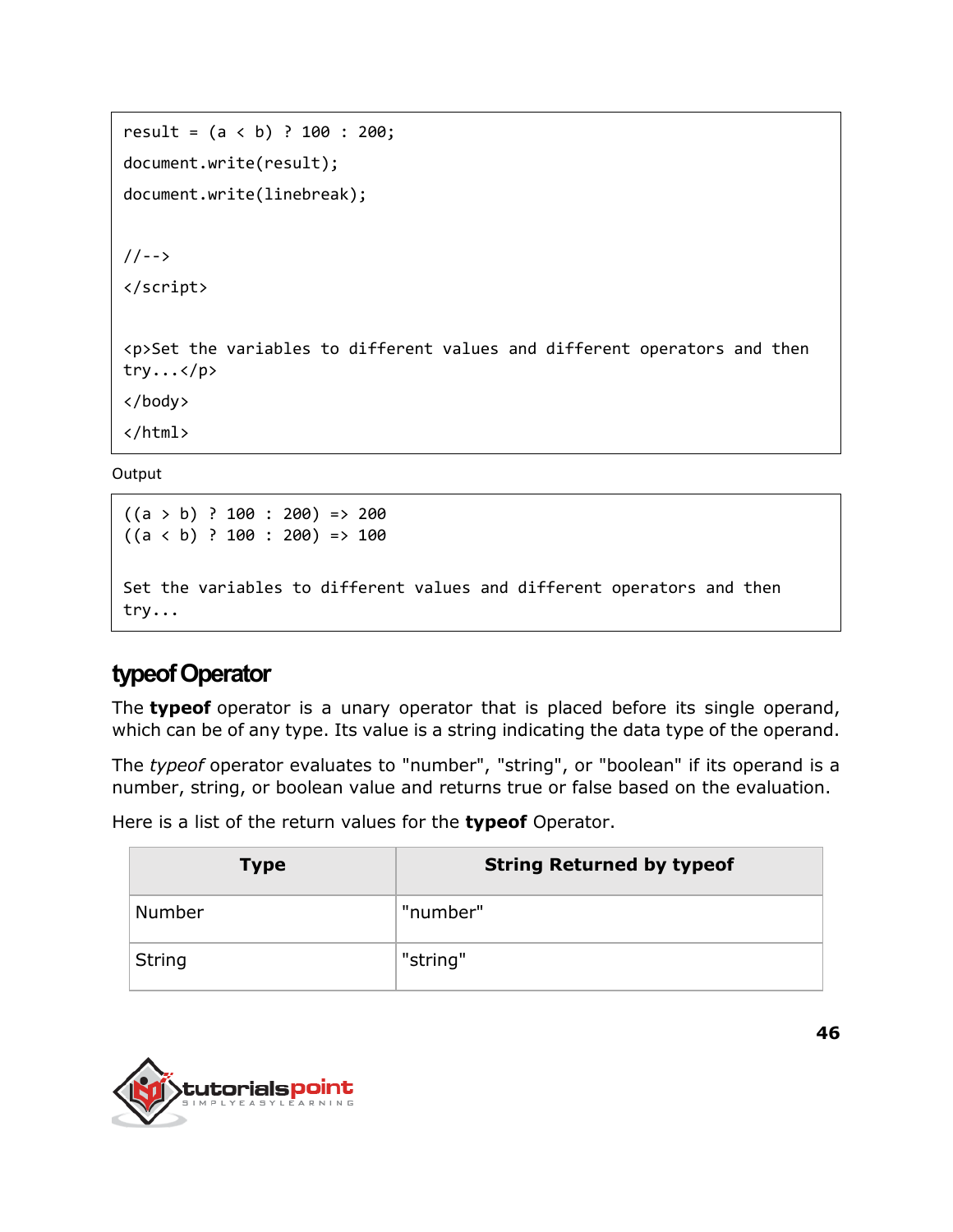| Boolean   | "boolean"   |
|-----------|-------------|
| Object    | "object"    |
| Function  | "function"  |
| Undefined | "undefined" |
| Null      | "object"    |

#### Example

The following code shows how to implement **typeof** operator.

```
<html>
<body>
<script type="text/javascript">
<!- - \,var a = 10;
var b = "String";
var linebreak = "<br />";
result = (typeof b == "string" ? "B is String" : "B is Numeric");
document.write("Result => ");
document.write(result);
document.write(linebreak);
result = (typeof a == "string" ? "A is String" : "A is Numeric");
document.write("Result => ");
document.write(result);
document.write(linebreak);
```
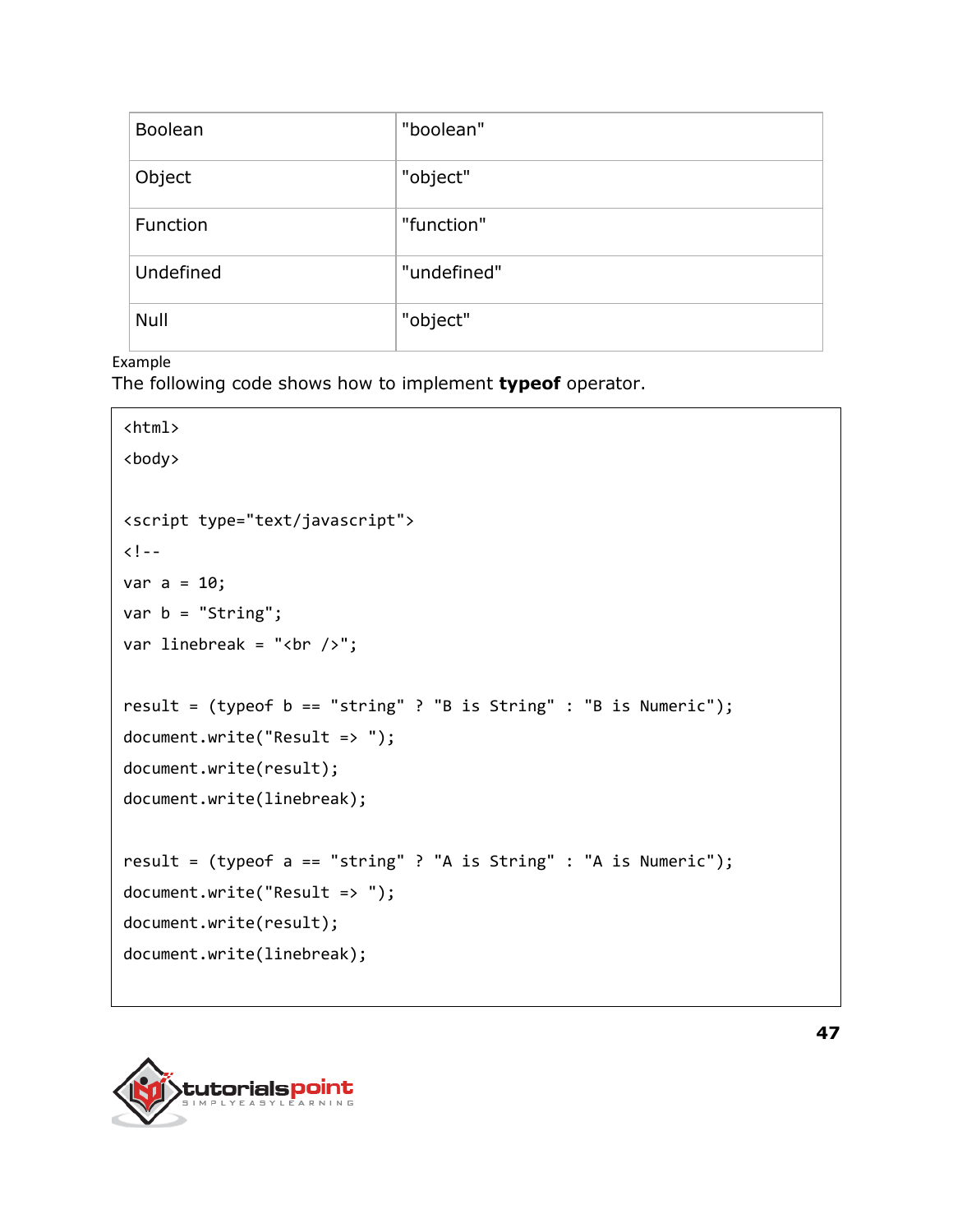//--> </script> <p>Set the variables to different values and different operators and then try...</p> </body> </html>

Output

```
Result => B is String
Result => A is Numeric
Set the variables to different values and different operators and then 
try...
```